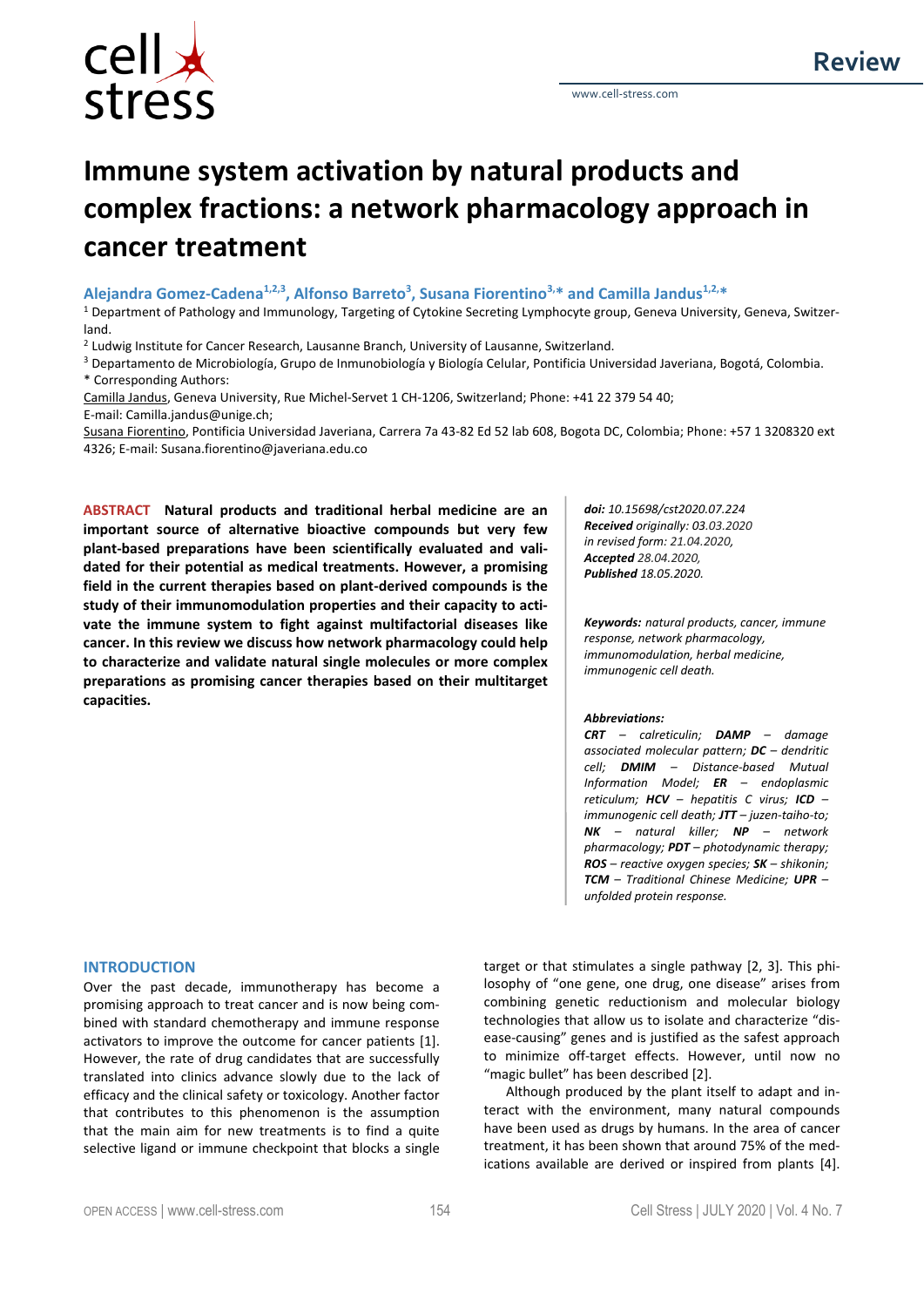Today, one of the main advantages of natural products relies on their multitarget activity allowing the interaction of one compound or a complex fraction with multiple proteins and receptors [5].

Over time, herbal traditional medicine has been considered an important alternative to classical western medicine. Although some herbal preparations are very popular in our society, very few plant-based preparations have been scientifically evaluated and validated for their potential as medical treatments. In most countries herbal drugs are poorly regulated and their safety remains a major concern [6]. However, a promising field in the current therapies based on plant-derived compounds is the study of their synergistic activity when administered in combination with synthetic anticancer medications [7].

In this review, we discuss the importance of the immune system activation by natural compounds in cancer treatment in the context of network pharmacology. We focus on the multitargeting concept and synergistic activity as key tools to treat multifactorial and complex diseases such as cancer.

### **THE IMMUNE SYSTEM AND CANCER**

The interactions between immunity and cancer have been the object of numerous studies in pre-clinical models to understand how the immune system can repress tumor development and exert its protective function. However, in recent years, it also became clear that the immune system can shape and promote cancer development [8].

In 1909 Paul Ehrlich formulated the initial hypothesis that host defense may prevent neoplastic cells from developing into tumors [9]. This idea was refined by the theory of immune surveillance against cancer proposed by Burnet in 1970 [10], followed by the concept of "3E cancer immunoediting" introduced by Dunn and Schreiber in 2002 [11]. This last theory postulated that the immune system is able to keep in check the development of transformed cells and prevent neoplasia during the initial phase of elimination. Then, due to genetic instability, cells that are more resistant to the immune attack emerge but remain under the constant control of the immune system, during an equilibrium phase. The long-term exposure to this "editor" environment, favors new populations of tumor variants that occasionally will escape the immune system by different mechanisms and become clinically detectable and disseminate [11].

Since then, important experiments demonstrated that endogenous levels of IFN-γ were sufficient to provide protection against the development of transplanted tumors in immunocompetent animals [12]. Further, studies in RAG-2 $\frac{1}{2}$  mice showed the importance of T lymphocytes in tumor immune surveillance [13]. Nowadays, the role of the immune system in cancer development has been largely acknowledged and clinically exploited for cancer patient's treatment. Even if we are still a long way from understanding all the underlying mechanisms of antitumor immunity, the current knowledge allows the development of strategies to boost antitumor immune responses in different ways as we will discuss in this review.

# **IMMUNE SYSTEM ACTIVATION BY IMMUNOGENIC CELL DEATH (ICD)**

Deregulated cell death is a common feature of many human diseases and it is associated with hyper-proliferative disorders, such as cancer [14]. One of the underlying mechanisms proposed by Hanahan and colleagues is the unresponsiveness of tumor cells to the control pathways that regulate proliferation and cell death [15]. Cell death can be classified according to its morphological appearance, enzymatic criteria, functional aspects or immunological characteristics. Several types of cell deaths have been reported but there is an increase interest in understanding which are the cancer cells that are susceptible to death, where, how, and which immune cells are able to "recognize" them and present their tumor-associated antigens to ultimately activate the immune response [16].

Two major barriers usually avoid the malignant transformation of cells in the human body. First, the activation of oncogenes often stimulates a DNA damage response that finally culminates in apoptosis and hence elimination of the mutated cells. Second, the immune system recognizes transformed cells, based on the tumor-specific expression of abnormal or mutated antigens and damage associated molecular patterns (DAMPs) which can trigger the immune response [17]. Little more than a decade ago it was shown that chemotherapy induces a type of cell death, called immunogenic cell death (ICD) that, at least in some cases, activates effector mechanisms directed against dying tumor cells, required for an optimal therapeutic effect [18].

The concept of ICD capable of converting tumors into an *in situ* vaccine was proposed as an efficient way to induce the activation of endogenous immune responses. This type of cell death is characterized by the induction of different DAMPs mediated by endoplasmic reticulum (ER) stress and autophagy, which stimulates cross presentation of tumor cell-derived antigens by dendritic cells (DCs) [19]. ICD is in fact a multifactorial process that involves changes in the composition of the cell membrane and the secretion of soluble factors in a well-defined timeline.

First, the translocation of calreticulin (CRT) from the perinuclear ER to the cancer cell membrane concomitantly with the re-localization of ERp57 will work as an "eat me" signal to induce phagocytosis by DCs, along with the induction of antigen presentation to activate antigen-specific T cells [20]. During the blebbing phase of cell death, autophagy-dependent ATP secretion will enter the equation to play the role of the "find me" signal. During the autophagy process the complex autophagolysosome will fuse with the plasma membrane allowing the release of the "find me" signal [21]. ATP will act as chemoattractant and activate the purinergic receptor P2X7 on DCs triggering NALP3-ASC (nacht domain-, leucine-rich repeat-, and pyrin domain containing protein 3; speck-like protein) inflammasome activation and the production of IL-1β [22]. This pathway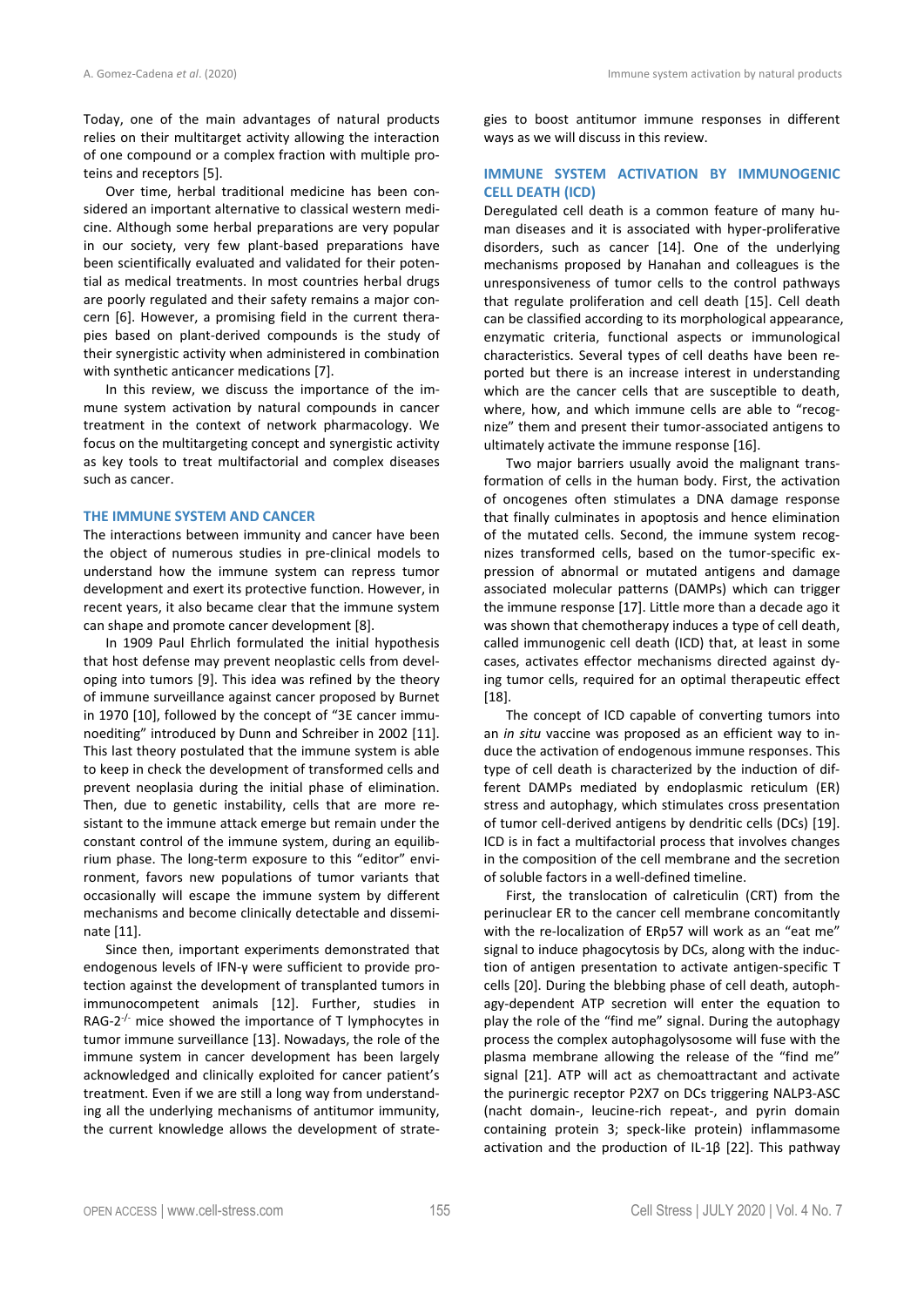will provide cytokines that are necessary in the context of antigen presentation [23]. Moreover, during the late stages of apoptosis, High-mobility group box 1 protein (HMGB1) can be released from the nucleus to the cytoplasm and finally to the extracellular environment to bind to the Toll Like Receptor 4 (TLR4) expressed on DCs to induce their activation. This binding will trigger MyD88 signaling to enhance antigen processing and antigen presentation by inhibiting the fusion of the phagosomes and lysosomes facilitating the cargo of antigens for presentation [24, 25]. The expression of ecto-HSP70 and -HSP90 on the tumor cell membrane also contributes to the tumor clearance through the induction of a tumor-specific CD8 T cell response [26].

### **Classical ICD inducers**

The traditional view of anticancer therapy as an immunosuppressive or tolerogenic regimen has been challenged by several lines of evidence indicating that some cytotoxic drugs trigger an effective immune response by inducing apoptotic tumor cell death [27]. Today, it is well known that in response to many chemotherapeutic and cell damaging agents like etoposide, mitomycin C, thapsigargin or cisplatin, tumor cells die in a non-immunogenic fashion. However, cancer cells treated with anthracyclines such as doxorubicin, mitoxantrone, oxaliplatin or ionizing irradiation can induce a strong antitumor immune response. Kroemer and collaborators showed in a series of experiments that anthracycline-treated cells injected subcutaneously in immunocompetent mice, in the absence of any adjuvant, are able to induce immune system activation, acting as an "*in situ* vaccine" [26, 27, 28].

To date, several screening studies have been carried out to discover *bona fide* ICD inducers and revealed the inherent capacity of a wide variety of drugs to induce cell death-associated exposure of danger signals and to drive *in vivo* anticancer immune responses [28]. Two kinds of ICD inducers have been described, type I and type II. Anthracyclines and analogues are classified as ICD inducers type I, while the photodynamic therapy (PDT) or the oncolytic viruses are type II, as summarized in **Table 1**. PDT uses nontoxic photosensitizers and visible light at a specific wavelength in combination with oxygen to produce reactive oxygen species (ROS) that kill malignant cells. As a type II ICD inducer, it differs from type I in the CRT exposure pathway. After PDT, ATP release depends on ER stress and CRT exposure depends on ROS formation, but not on eIF2α (the eukaryotic initiation factor 2 α) phosphorylation, caspase-8 activation or ERp57 translocation which are the key features of type I ICD inducers [23].

Moreover, recent evidence places ER stress at the core of all the scenarios where ICD occurs, irrespective of the types. ER stress and unfolded protein response (UPR) are required for the CRT exposure on the cell surface during ICD and consist in the simultaneous activation of three pathways: i) the PERK (eukaryotic translation initiation factor 2 alpha kinase 3)-mediated phosphorylation of eIF2α, that induces the expression of ATF4 (activating transcription factor 4), ii) the translocation of ATF6 (activating transcription factor 6) from the ER to the Golgi and then to the nucleus, and iii) the IRE1α (endoplasmic reticulin to nucleus signaling 1)-mediated splicing of XBP1 (X-box binding protein 1). These three transcription factors activate a gene expression profile to facilitate apoptosis [29]. Thus,

|                | <b>Inducer</b>                | <b>Cell line</b>                                       | <b>Signals</b>                       | <b>Action</b>                                                                                                   |
|----------------|-------------------------------|--------------------------------------------------------|--------------------------------------|-----------------------------------------------------------------------------------------------------------------|
| Typ I          | Bleomycin                     | MCA205, B16F10,<br>CT <sub>26</sub>                    | ROS, DAMPs, ATP, ER<br><b>Stress</b> | ICD-induced IFNy-dependent CD8 T cell<br>response [106]                                                         |
|                | Cyclophosphamide              | <b>BBL-5, B16</b>                                      | CRT, HMGB1                           | Immunogenic apoptosis, increased<br>phagocytosis [107]                                                          |
|                | Anthracyclines                | CT26, B16F10, gp100<br>Mell, DU145, OV90,<br>AML cells | CRT, HMGB1, ATP,<br><b>HSP</b>       | ICD with autophagy, increase phagocy-<br>tosis, DC activation, antitumor specific<br>response [20, 26, 27]      |
|                | Oxaliplatin                   | CT26, RKO, HCT116                                      | CRT, HMGB1,<br>caspase-8             | ICD induced, positive correlation with<br>efficacy in colon cancer patients [108]                               |
|                | lonizing radiation            | CT26, MCA205                                           | CRT, HSP70                           | Partially dependent antitumor T cell<br>response [109, 110]                                                     |
|                | Cardiac glycosides            | <b>U2OS</b>                                            | CRT, ATP, HMB1,<br>HSP90             | ICD induction, increase survival in<br>breast, colorectal, head and neck and<br>hepatocellular carcinomas [111] |
| <b>Type II</b> | <b>Oncolytic Virus</b>        | GL261 glioma cells                                     | ER Stress, HMGB1,<br>ATP, CRT        | NK cell activation, macrophage and<br>granulocyte infiltration [112]                                            |
|                | Photodynamic<br>Therapy (PDT) | LLC, EMT6, C127, U87                                   | ROS, Autophagy,<br>HMGB1, HSPs, CRT  | DC activation, adaptive immunity-<br>dependent antitumor response [23]                                          |

# **Table 1. Classical ICD inducers.**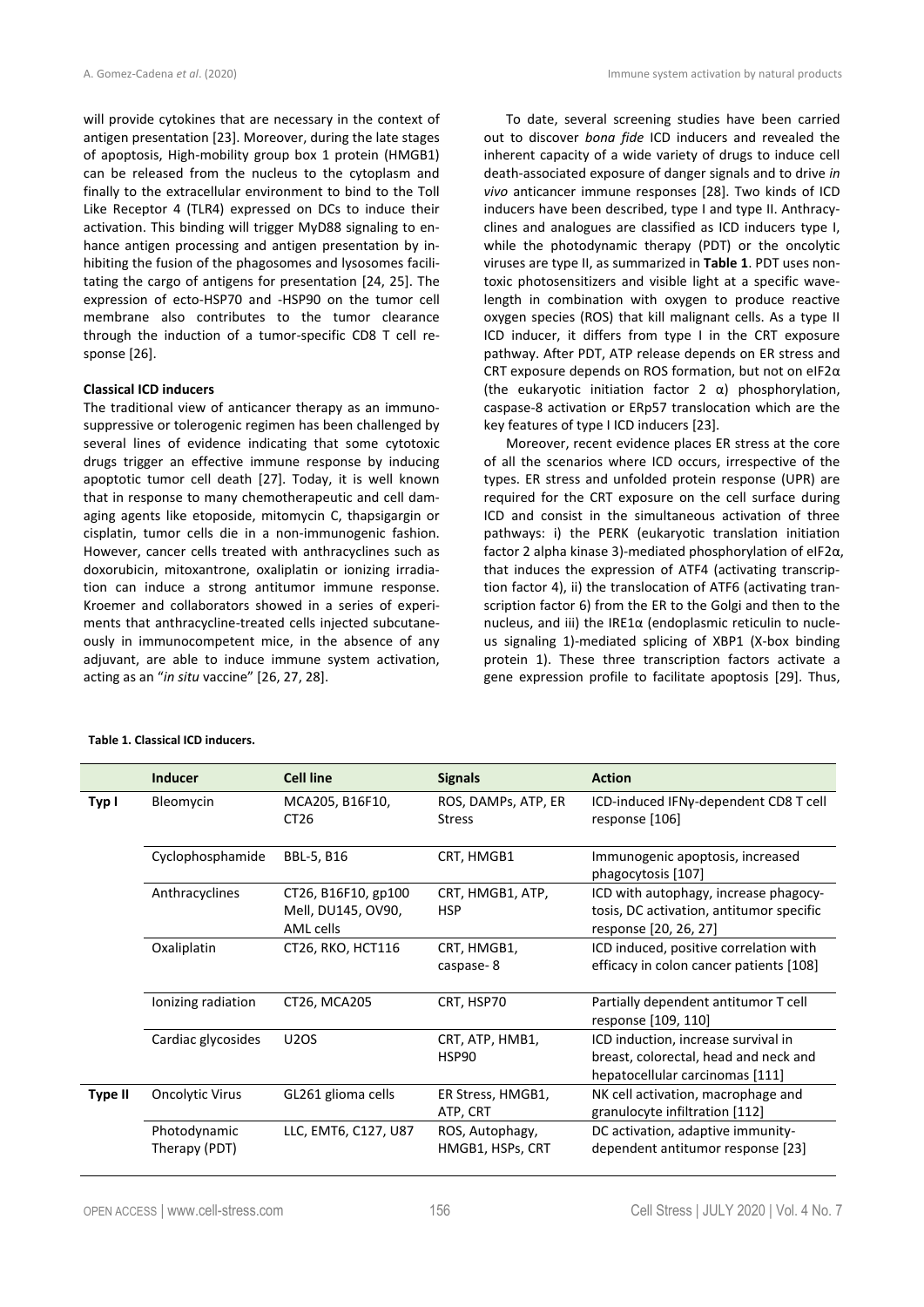ER stress and the UPR have emerged as important targets in different human cancers, for example in multiple myeloma. In this hematological malignancy of mature antibody secreting plasma cells, the constant and elevated production of immunoglobulins leaves these cells heavily reliant on the activation of the UPR [30]. For this reason, drugs that disrupt ER homeostasis and engage ER stressassociated cell death, such as proteasome inhibitors as well as novel ER stressors, are intended to be promising therapeutic agents in this setting [30].

During tumor development, cancer cells have to cope with harsh conditions that trigger ER stress. Thus, UPR activation constitutes an important hallmark of several human cancers since it endows cancer cells with the ability to acquire essential characteristics required for tumor progression [31]. In transformed cells the need for protein and lipid production is increased for rapid proliferation for the adaptation to a particular oxygen and nutrient deprived environment. To overcome such challenges cancer cells, exploit intrinsic mechanisms such as UPR for survival. UPR signaling supports tumor development in several ways: i) by promoting cell cycle progression and cell proliferation pathways, ii) by promoting the expression of proangiogenic factors in response to hypoxia, iii) by inducing the recruitment of several types of cells into the tumor microenvironment to evade the immune response and iiii) by favoring the epithelial to mesenchymal transition by overcoming the stress of cell detachment [32].

# **Natural products as non-classical ICD inducers**

Two categories of natural products can be distinguished and considered as immune system activators: single compounds derived from natural sources or natural complex fractions composed of a large number of molecules. A nonexhaustive overview of these products is presented in **Table 2**.

### *Single molecules*

Shikonin (SK), a secondary plant metabolite isolated from *Lithospermum erythrorhizon*, has been described as having several biological activities that include the inhibition of the promoters of pro-inflammatory cytokines such as TNFα [33] and GM-CSF [34] and the splicing of TNF-α premRNA [35]. Moreover, for SK and its derivatives antitumoral properties through ICD induction have been described [36]. In fact, SK has been shown to induce the expression of different DAMPs including CRT, HMGB1, GRPp78, HSP70 and HSP90 in several tumor cell lines. Moreover, tumor cells treated with SK and lipopolysaccharide (LPS) activate DCs and induce the differentiation of tumor-specific Th1 and Th17 CD4 T cells [36]. Further studies showed that the heterogeneous nuclear ribonucleoprotein A1 (hnRNPA1) is also a specific protein target of SK and that its suppression is necessary for the expression of the signals that play a major role in ICD induction. All together these reports demonstrate the multi-target capacity of SK [37]. A second example of an isolated compound is Hypericin, an anthraquinone derivative which in combination with Hyperforin is one of the principal components of the *Hypericum* flower plant, commonly named Saint John's wort. Recently, the use of DC vaccines in combination with hypericin-based PDT (Hyp-PDT) was shown to induce ICD and was tested to treat Hight Grade Gliomas (HGG) in an animal model. It could be shown that the DC vaccine:Hyp-PDT combination improved survival of tumor-bearing animals, and that the effect was dependent on cell-associated ROS production and the release of DAMPs [38], including extra-cellular HMGB1 and cell surface CRT [39]. These findings suggest that Hyp-PDT–based anticancer vaccines are worth additional assessments for clinical use in the future.

### *Complex fractions*

Complex fractions can have immunomodulatory capacities and antitumor activity as indicated recently by Turrini *et al.*, who showed that a decoction from plant roots of *Hemidesmus indicus* is able to induce ER stress along with the hallmarks of ICD to stimulate DC maturation and the upregulation of CD83 as a costimulatory signal [40]. Moreover, P2Et, a gallotannin-rich fraction extracted from the red fruits of *Caesalpinia spinosa,* was initially reported for its

|                                | <b>Inducer</b>                                        | <b>Cell lines</b>   | <b>Signals</b>                                                                                   | <b>Action</b>                                                                                                                         |
|--------------------------------|-------------------------------------------------------|---------------------|--------------------------------------------------------------------------------------------------|---------------------------------------------------------------------------------------------------------------------------------------|
| Single mole-<br>cules          | Hypericin (Hyperian<br>perfotum) combined<br>with PDT | T24, CT26,<br>GL261 | <b>ER Stress</b>                                                                                 | ICD induced, tumor growth inhi-<br>bition [39]                                                                                        |
|                                | Shikonin (Lithosper-<br>mum erythrorhizon)            | <b>B16</b>          | DAPMs, tumor antigens                                                                            | ICD induced, DC activation,<br>Th1/Th17 specific response [37]                                                                        |
|                                | Wogonine (Scutellaria<br>baicalensis)                 | MFC.                | CRT, ATP, HMGB1, ROS, ER<br>stress                                                               | ICD induction, increase lympho-<br>cyte counts, tumor growth inhibi-<br>tion $[113]$                                                  |
| <b>Complex</b><br>formulations | P2Et (Caesalpinia spi-<br>nosa)                       | B16F10,<br>4T1      | CRT, ATP, HMGB1, autoph-<br>agy, ROS, caspase 8, mito-<br>chondrial membrane depo-<br>larization | ICD induction, multifunctional T<br>cell response and chemotherapy<br>adjuvant (4T1). Specific T CD8<br>response (B16). [42, 43, 102] |
|                                | Hemidesmus indicus<br>decoction                       | <b>DLD</b>          | ER stress, ATP, HMGB1,<br>CD83                                                                   | DC maturation after ICD induc-<br>tion $[40]$                                                                                         |

#### **TABLE 2. Natural products reported as ICD inducers.**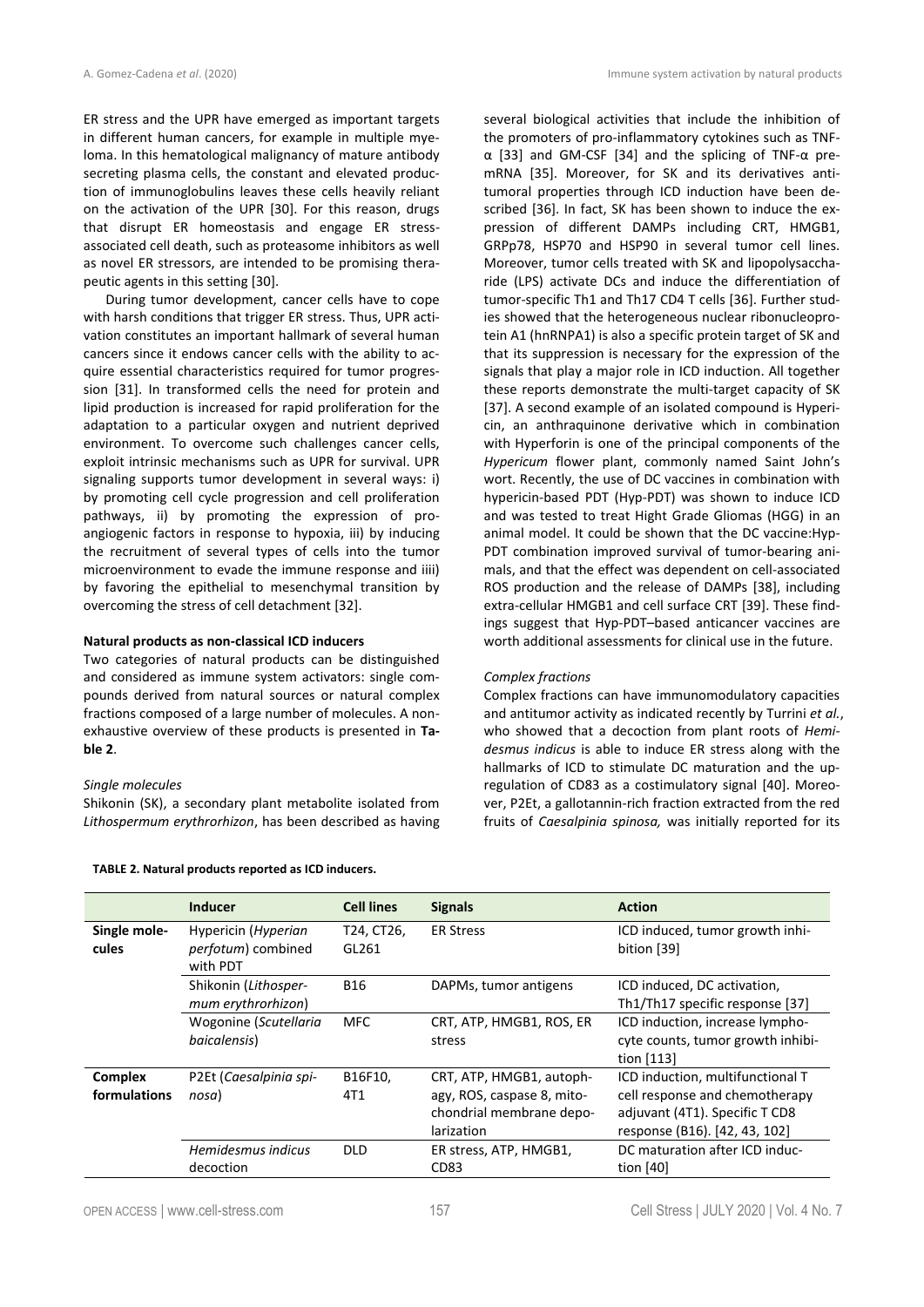cytotoxic properties on several cancer cell lines [41]. P2Et has been previously characterized as a complex polyphenol-rich fraction with antitumoral activity and was shown to contain a large amount of gallic acid after acid hydrolysis, mainly due to the presence of gallic acid derivatives like galloyl quinic acids. Chromatographic fingerprint using HPLC/PDA revealed that most compounds in the fraction absorb at a wavelength of 254 nm, which is characteristic for some polyphenolic compounds and gallotannins [42]. More recently, complementary studies have shown that P2Et induces immunogenic apoptosis through the expression of extracellular CRT, HMGB1, ATP and autophagy in preclinical models of breast carcinoma [42] and metastatic melanoma [43]. Furthermore, P2Et not only induces the expression of the cellular markers of ICD but also activates an immune-dependent antitumor activity. As for SK, P2Et treated cancer cells act as a therapeutic vaccine that delays tumor growth in the B16-F10 melanoma model, through the induction of functional antigen-specific CD8 T cells [43]. In addition, it was also recently shown that the ICD induced by P2Et is due to ER stress and PERK-dependent calcium release [44].

# **NATURAL PRODUCTS AS ICD-INDEPENDENT ACTIVA-TORS OF THE IMMUNE SYSTEM**

Plant- or animal-derived natural products have different biological properties that can induce or sustain immune responses while also targeting tumor cells through ICDindependent mechanisms. For example, natural single molecule derivates such as phyllanthusmin C, curcumin, chitosan and methyl gallate derivatives possess immunoregulatory properties influencing the innate and/or adaptive antitumor immunity. The Ellagic acid peracetate derivate from methyl gallate found in wine (among other sources), is able to significantly reduce tumor growth in the B16-F10 melanoma mouse model by increasing the number of immune cells, while inducing tumor cell death via the decrease of the anti-apoptotic BCL-2 protein [45]. Further, chitosan present in high quantities in shrimp shells has been reported as a non-toxic natural compound with cytotoxic capacity against the sarcoma 180 (S180) tumor cell line and as an innate immune system activator [46]. The treatment with chitosan in leukemia and B16-F10 models showed direct activity on DCs by inducing IL-12 and IL-15 secretion followed by STAT4 and NFkB activation in natural killer (NK) cells to increase their survival, cytotoxicity and IFN-γ production [46]. Conversely, Phyllanthusmin C isolated from *Phyllanthus reticulatus* acts directly on NK cells by promoting NFκB signaling enhancement and finally inducing IFN-γ secretion regardless of the DC activation or the presence of IL-12 or IL-15 in the media [47].

The activation of the adaptive immune system can be induced by both single compounds, as curcumin, and natural complex fractions, as herbal medicine juzen-taiho-to (JTT). On one side, Curcumin derived from *Curcuma longa* has been reported as having antitumor activity through the induction of apoptosis in tumor cells [48] but also, and very importantly, by attenuating the immunosuppressive tumor microenvironment *in vivo*. In 2012 Chang *et al*. demonstrated that the *in vivo* treatment with curcumin in combination with T cell transfer increases tumor infiltration and restores the antitumor activity of transferred CD8 T cells by inhibiting IDO and TGFβ production by tumor cells [49]. On the other side, a complex mixture composed of ten different herbs called JTT, which is widely used in clinics in Japan, has been shown to activate the adaptive immune response *in vivo* in tumor models. Using the RET-transgenic melanoma mouse model, in 2001 Dai *et al*. showed that oral administration of JTT significantly delayed tumor growth and improved survival. They proposed a model where JTT does not act directly on the tumor cells but rather through T cell cytotoxicity [50].

# **EFFICACY LOSS BY REDUCING THE COMPONENTS OF COMPLEX FRACTIONS**

Guided fractionation is commonly used to study complex botanical preparations and determine their biologically active compounds. *Petiveria alliacea Linn* (*P. alliacea*) is commonly used in traditional medicine in Central and South America and the Caribbean cost. Infusions made with the leaves and stems of this plant have been used to treat leukemia and breast cancer by the native communities [51]. However, the mechanism of action in cancer has been only partially described. The work of *Hernandez et al*. showed that the plant extract obtained from the leaves of *P. alliacea* induces breast cancer cell death through the modulation of their glycolytic metabolism 52, 53]. This extract was characterized by HPLC and the principal components were identified. Several subfractions from the original one (guided fractionation) were evaluated for their antitumor activity and the IC50 revealed lower biological activity compared to the original fraction. These findings support the importance of the complex interaction among components (*Susana Fiorentino*, *personal communication*).

Another significant indication of this phenomenon is illustrated by the work by Junio *et al*. were they evaluated the properties and the components of a botanical medicine made from *Hydrastis canadensis* (Goldenseal) [54]. This preparation is ranked among the 20 most commonly used herbal preparations worldwide and is recommended to treat viral and bacterial infections and diarrhea. Goldenseal extracts from leaves and roots are rich in alkaloids like berberine that is reported to have antimicrobial activity. However, previous work by the same group showed that berberine alone has only little biological activity and that in the mixture, other compounds might play a role [55]. Further investigations showed that the extract was also rich in flavonoids which could block multidrug resistance efflux pumps and thereby increase efficacy in the absence of antibacterial properties. Their work described the directed fractionation of the original preparation to characterize the components, demonstrating that single compounds do not fully account for the biological activity of the main preparations 55].

As illustrated in this section, natural products represent a versatile "chemical toolbox" of potent medicines with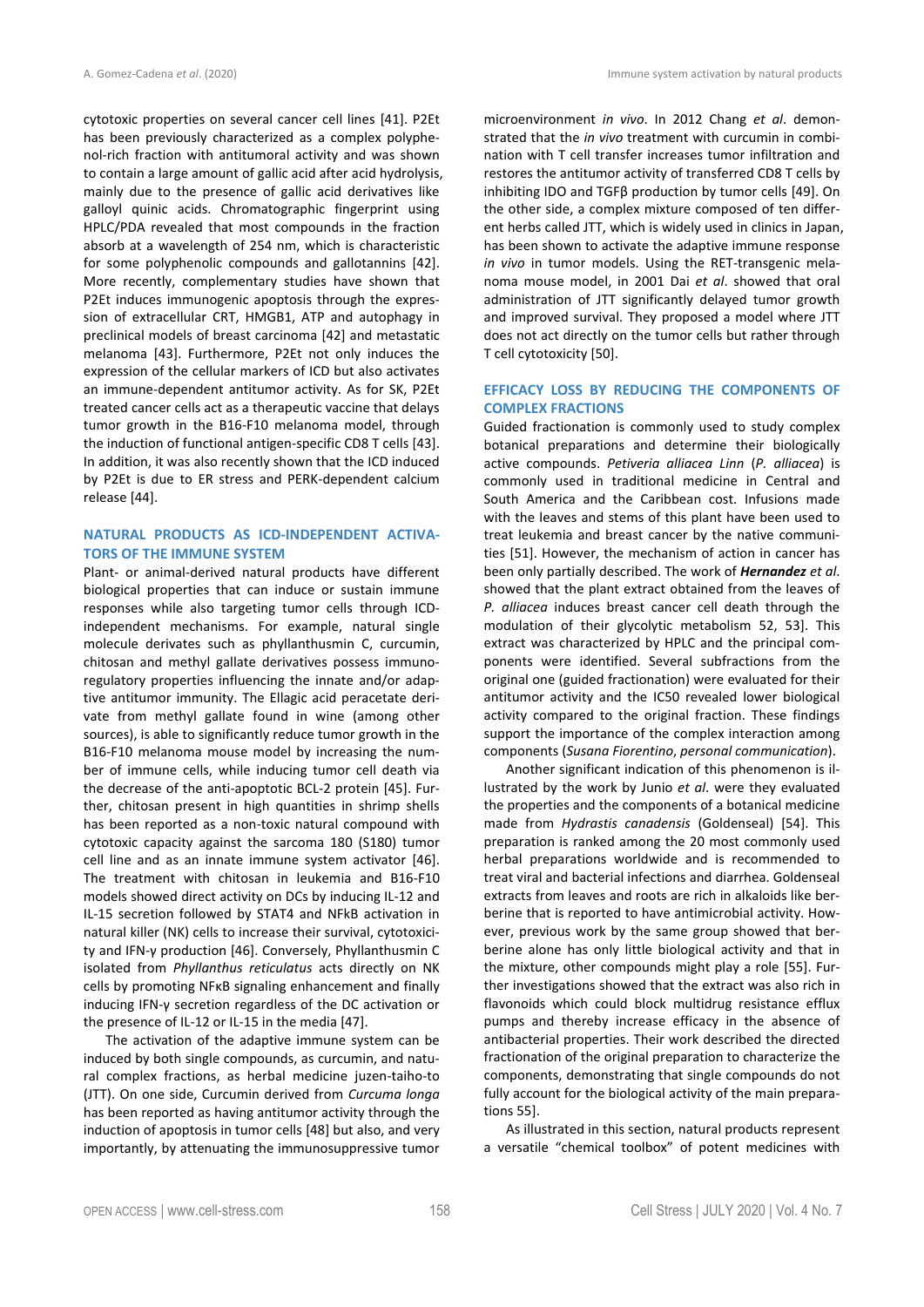verified health promoting active principles (**Table 2** and **Table 3**). However, a consistent issue in research on natural products is the lack of clarity surrounding their mechanism(s) of actions and/or their exact composition [56]. Since each natural product is capable of binding to multiple proteins with unrelated structures, each small molecule may have multiple targets. In that respect, an interesting question remains: can we profit from this multi-target property or should we avoid it?

# **MULTI-TARGET PHYTOTHERAPY IN CANCER: PROS AND CONS**

As mentioned above, one of the main characteristics of botanical extracts relies on their complexity, rendering the identification of all molecular targets within the extracts difficult to be determined. But how do these complex preparations work? It might be speculated that they are able to modify different proteins to a certain extent within the same network, but it is also possible that weak effects induced by the whole are sufficient to have a pharmacological effect without having identified a major compound. Almost 20 years ago few pioneering groups reported the possible benefit of the multitarget profile of biological active small molecules [57, 58]. Since then, the field of polypharmacology and multi-target drug discovery have been growing, and have proposed new concepts to overcome the major limitations of classical "one target, one drug" strategies [59]. Instead of single target agents, the identification of molecules or combinations that have multiple interconnected targets or act on similar networks might be beneficial.

Herbal formulations are mainly composed of multiple biologically active molecules and several studies have proven their benefits in different types of diseases. However, they are not fully accepted as standard treatments mainly due to their complex nature and the lack of stringent quality control in their preparation [60].

The primary aim of traditional phytotherapy is to use plant extracts to create complex combinations, where even the "single" extracts are mixtures of different molecules.

As a result, in China, formulations of complex botanical products have been evolving overtime, with more than 100,000 currently being documented. Instead, western pharmacologists are mostly confused by their complexity, although several combination therapies are commonly used for the treatment of pain [61], AIDS [62, 63] or cancer to prevent chemoresistance [64], highlighting the advantages of multi-target approaches.

One of the best examples to better illustrate the potential multi-target activity of natural products comes from the analysis of the multiple bioactivities of green tea preparations. To date, a significant number of studies has demonstrated that green tea has health beneficial effects which include reduction of serum cholesterol, prevention of low-density lipoprotein oxidation and decreased risk of cardiovascular disorders and cancer [65]. Many of these effects are most likely mediated by polyphenols contained in green tea, such as flavonoids and flavonols. One of the most studied flavonols is the epigallocatechin-3-gallate (EGCG) that has been reported for its anticancer activity and the potential to interfere with multiple signaling pathways in cancer cells [66]: i) by binding to the BH3 pocket of Bcl-2 family proteins to inhibit their antiapoptotic function [67]; ii) by inhibiting the NFκB activity and MAPK pathway in human colon cancer cells [66]; iii) by the specific inhibition of the chymotrypsin-like activity in the proteasome *in vitro* and *in vivo* [68]; iv) by the inhibition of the matrix metalloproteinases (MMP) 2 and 9 in the prostate of TRAMP mice [69].

As for the P2Et example, this fraction includes in its composition gallotannins-like ethyl gallate and gallic acid in high proportion. The comparison of the effect of the full fraction to the isolated compounds showed that the single molecules have very different effects on autophagy, being individually less effective in inducing the DAMPs required for ICD in the cancer therapy context. To obtain results comparable to the whole extract, almost 20 times more of the single molecules is required, which in turn might result in increased toxicity (*Alfonso Barreto*, *personal communication*). Hence, attempts to reproduce the effects of com-

|                                | Inducer                            | <b>Model</b>              | <b>Signals</b>                 | <b>Action</b>                                                                                                        |
|--------------------------------|------------------------------------|---------------------------|--------------------------------|----------------------------------------------------------------------------------------------------------------------|
| Single mole-<br>cules          | Phyllanthusmin C                   | Human primary NK<br>cells | IFNy                           | NK activation [47]                                                                                                   |
|                                | Curcumin                           | E.G7                      | Reduction of IDO<br>and $TGFB$ | Increase of CD8 T cell antitumor ef-<br>fector functions [49]                                                        |
|                                | Chitosan                           | Sarcoma 180,<br>B16F10    | IL-12, IL-15, IFNy             | DC and NK activation [46]                                                                                            |
|                                | <b>Methyl Gallate</b><br>derivates | B16F10                    | Reduction of BCL2<br>proteins  | Apoptosis induction and increased<br>immune cell numbers [45]                                                        |
| <b>Complex</b><br>formulations | Juzen-taiho-to                     | Mel-Ret                   |                                | T cell activation and enhanced cyto-<br>toxic activity [50]                                                          |
|                                | Astragalus mem-<br>branaceus       | Spleen cells              | TNF, IL-6                      | Spleen cell proliferation, B cell re-<br>sponse, Alloantigen specific CTL re-<br>sponse, Macrophage activation [114] |

# **TABLE 3. Other immune system activating natural products.**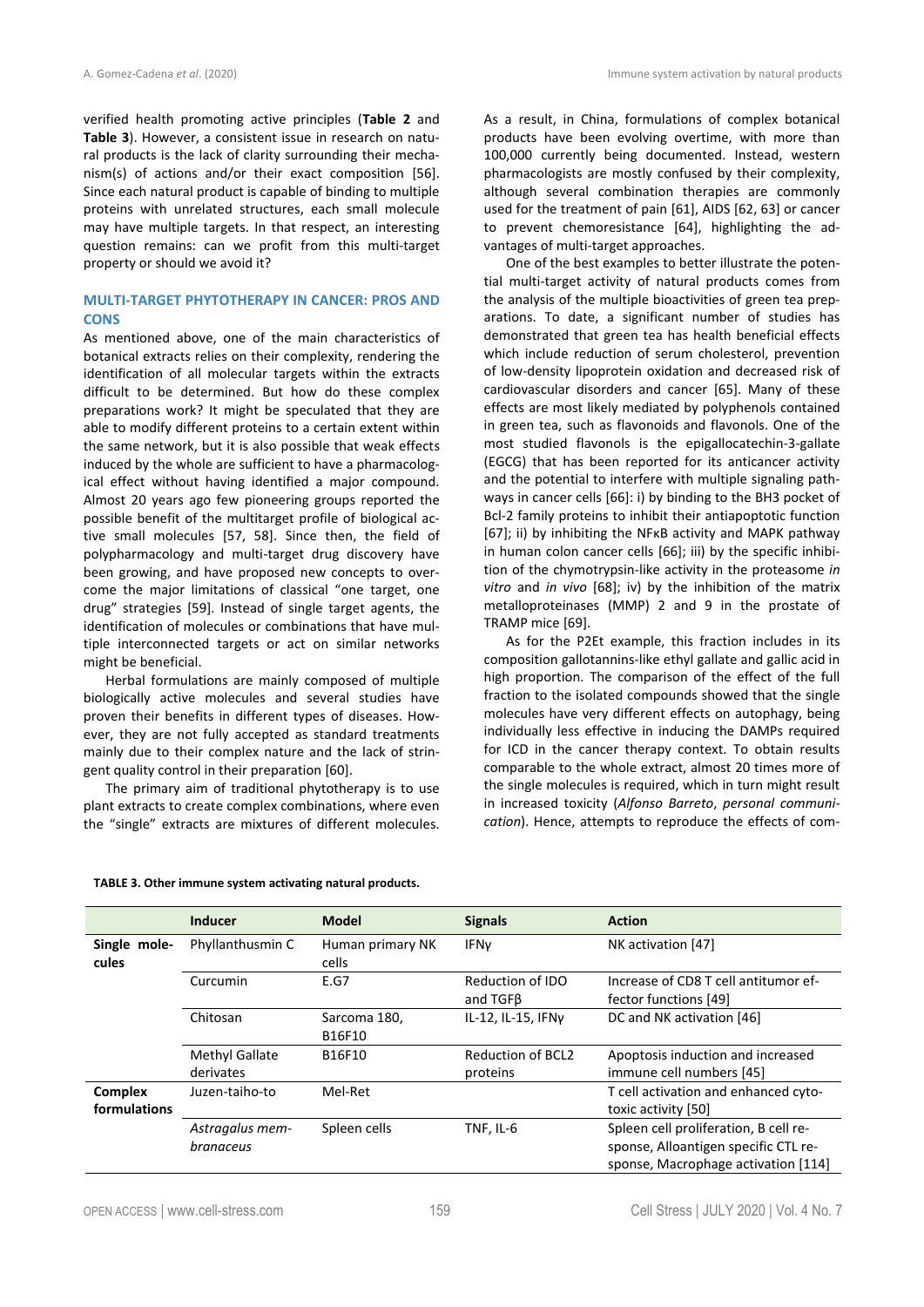plex formulations by single molecules may prove unsuccessful.

However, as in the case of drug combinations, molecular interactions in complex plant formulations might be antagonistic or dangerous since botanical preparations can contain toxic or even lethal compounds. Some compounds such as Pyrrolizidine alkaloids, secondary metabolites, need to be removed due to their hepatotoxicity [70] or aristolochic acid is known to promote kidney nephropathy [71]. Moreover, the increased use of herbs for selfmedication is resulting in opposite outcomes depending on the context [72], as recently reported for the P2Et fraction. As mentioned above, this fraction was initially described to induce ICD and immune system activation in preclinical tumor mouse models [42, 43] but additional studies showed pro-tumoral effects if used in a prophylactic context [73]. These examples reinforce the need to be proactive to develop appropriate measures to test the safety, the quality and the mechanisms of action of public accessible natural products.

# **NETWORK PHARMACOLOGY: MULTI-TARGETING AND MULTI-DISEASE CONCEPT**

To fight complex diseases such as cancer, cardiovascular diseases, AIDS or neurodegenerative disorders, the approach of single target drugs has shown discouraging results [74]. In contrast, multiple target drugs or combinations are more efficient and, in many cases, shows less toxicity [75]. The concept of signaling network analysis, or network pharmacology (NP), proposed initially by Hopkins in 2008, appears as a suitable tool to assess complex interactions and find new targets for "rational drug discovery", by evaluating drug mechanisms of action through a biological network and its comparison with the target model [76]. Today, drug discovery could benefit from network-based approaches to overcome problems such as the lack of efficacy, the potential resistance to compounds with a single target and toxic interactions among different components [76, 77]. This new concept intends to improve the prediction of drug targets in public databases and promote the use of network models using high-throughput screening and bioinformatics.

NP analysis of traditional medicines is becoming a popular approach to identify treatments of complex and multifactorial diseases, as reported in several studies that applied NP to assess natural complex fractions composed of different ingredients, unknown targets and different pharmacological mechanisms [78-80].

While drug actions have been originally considered as a "lock and key system [81], a growing evidence is revealing a more complex picture. Yildirim *et al*. in 2007 described that there are many keys for one lock and that this phenomenon is quite common as proteins rarely function as isolated entities, whereas they rather act as part of a highly interconnected cellular network [82]. Re-thinking drug action in the context of network biology may provide insights into how we can improve drug discovery for complex diseases. Further, NP analysis predicts that modulating multiple proteins might be required to fight against complex and strong phenotypes in a more effective way that only deleting individual nodes, having only little effect on the whole disease network [2]. For example, the combinatorial therapies used against hepatitis C virus (HCV) were conceived on the hypothesis that targeting two different nodes of HCV replication may exhibit superior antiviral activity and reduce resistance compared to single drugs [81]; the recent increase of multi-target drugs to treat schizophrenia and major depressive disorders aims at targeting the complexity and multifactorial nature of such disorders [81, 83].

In the case of Traditional Chinese Medicines (TCM) the molecular mechanisms of action for many formulations remain unclear. To solve this problem a TCMAnalyzer was recently developed. This tool designed by Liu *et al*. can be used to identify the potential compounds responsible for the biological activity, to investigate the molecular mechanisms at a systematic level and to explore the potential targeted bioactive herbs [84].

The molecular network analysis of the TCM is not restricted to the identification of the mechanism of action; it has also been important to explain and study the compatibility or possible toxic interactions among the different compounds of complex preparations [77, 85]. In 2010 Li *et al*. proposed a method named the Distance-based Mutual Information Model (DMIM) to identify useful relationships among the herbal components of several complex formulas. DMIM combines mutual information entropy and "distances" between the different herbs to construct an herb network that allows to illustrate the traditional herbal pairing and compatibility [86]. Equally important, the concept of network toxicology uses the principles of NP for the understanding of the "toxic-gene-target-drug" interaction network to predict and estimate the toxicity and side effects of drugs or complex formulations [85]. Technologies that feature high-throughput screening, toxic compounds exclusion and drug-target network might be very important for active ingredient screening and toxicity assessment [85]. In the work of Fan *et al*., NP was used to reconstruct the network of "compound-protein/genetoxicity" to identify the toxic molecules and predict the side effects of the known compounds. This helps to improve the safety of natural complex preparations and to understand toxic mechanisms. Currently several databases for the study of network toxicology include CTD [87], TOX-NET [88] and the National Toxicology Program [85], among others.

### **Network pharmacology in cancer**

Cancer is a multifactorial disease [89]. For this reason, the seek for multi-target drugs represents a promising approach to understand how signaling networks are altered in transformed cells and to identify pertinent targets during drug discovery [90]. For example, the NP approach was instrumental to identify altered autophagy-associated genes and to reveal which alterations in this pathway correlated with patient survival. Overall, this strategy might contribute to identifying the specific signaling pathways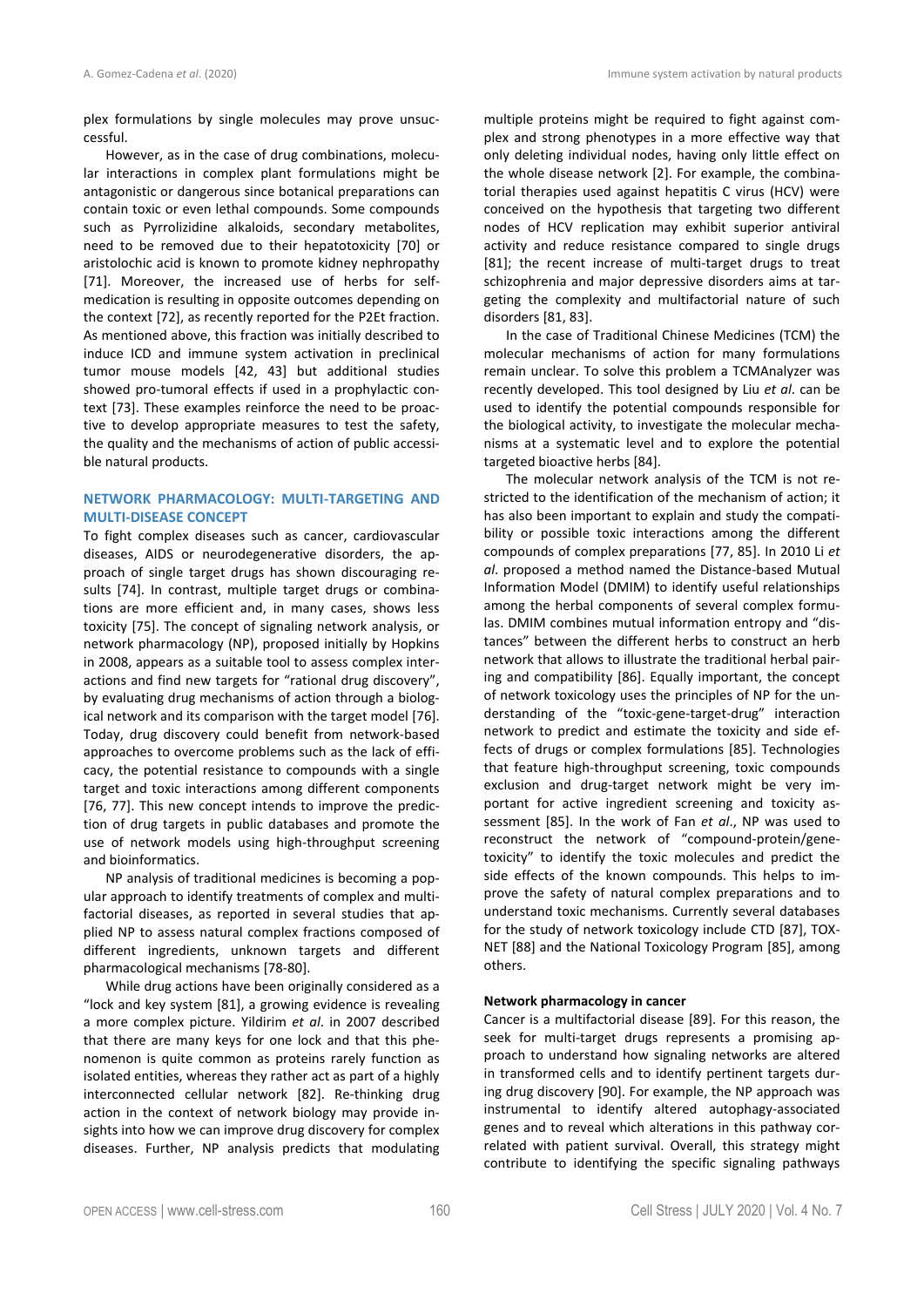that drive pro- or antitumor signals [76]. For that purpose, Wong *et al*. used a computer-aided drug design (CADD) method applied simultaneously to multiple drug targets and systems biology [91]. They evaluated the core network markers of four cancer types (colon, liver, lung and bladder) by systems biology followed by computational analysis and identified 28 cancer housekeeping proteins. Using this information, wet-bench researchers combined the top ligands for each of the 28 core proteins and found that they could decrease the IC50 with concomitant increase in cell death using a multidrug approach with different targets [91]. Further, in the ICD context where ER stress induction with PERK activation are indispensable steps to initiate the immunogenic apoptotic axis [92] NP would allow to dissect the biological networks targeted by different therapeutic options (e.g. single molecules, complex formulations or combinatorial therapies). This would enable us to predict specific candidates capable of triggering ROS production,  $Ca^{2+}$  alterations or defaults in glucose consumption and contribute to propose *bona fide* ICD inducers with the characteristics mentioned in **Table 1**.

Another attractive possibility would imply the use of the network analysis to identify and prioritize several hubs associated with the response to immunotherapy, such as immune checkpoint blockade. In the previously cited work of Lesterhuis *et al*., they identified context dependent gene expressions that were only visible after NP analysis. They also applied a drug repurposing approach to the responseassociated network data and identified pleiotropic drugs that improved the response rate to anti-CTLA4 and that had never been associated with antitumor properties and could have never been predicted to work [93].

The complex tumor microenvironment and the immunomodulation that characterize it are often difficult to be addressed at the same time with a single therapeutic agent and several approaches remain unsuccessful or insufficient. For instance, autophagy's role and regulation during cancer development has been the topic of long debates due to the opposite effects reported in the literature. In line with this, the use of metformin to induce autophagy as effective cancer treatment has encountered difficulties during clinical trials [94]. Further, ER stress and UPR are involved in several types of cancer and they are frequently correlated with advanced stage and chemoresistance. UPR is important for changes in gene expression that can contribute either to prevention or survival during tumor development and can be modulated by chemotherapy but the clinical implications are only beginning to be understood [95]. Lastly, tumor infiltrating T cell impairment and hijacking of immune system effectors remain one of the most complex problems for immunotherapeutic approaches [96] despite the FDA approval of several immune checkpoint inhibitors [97].

In a similar way, natural products and NP approaches are being used to discover new agents or indicate new combinations to improve current therapies [98, 99]. Multitarget natural dietary supplements containing some ingredients such as Ginseng extracts, Grape seed extracts, and curcumin have been shown to promote recovery from severe illnesses, and relieve standard therapy-induced side effects [100]. Interestingly, clinical trials have also proven that some natural products can reduce chemotherapy and radiotherapy-induced toxicity [101]. Common gastrointestinal toxicity side effects of chemotherapy can be reduced by natural products. Red Ginseng decreases nausea, vomiting, dyspnea and fatigue after taxan and platinum-based chemotherapy [101].

Natural fractions not only help to counteract drug side effects. Their activity can also exert synergistic effects with conventional treatments and antitumor activity by overcoming drug resistance. In 2016 Sandoval *et al*., showed that the P2Et fraction exerts synergistic activity with doxorubicin *in vitro* in several cancer lines and *in vivo* in a mouse model transplanted with a doxorubicin-resistant breast cancer cell line (TSA). Interestingly, P2Et extract revealed a synergistic effect with doxorubicin in resistant cell lines, and its effect does not seem to be mediated by ROS increase [102].

Another example is the combination of PHY906, a Chinese traditional complex formulation consisting of four different herbs, with Irinotecan (CPT-11) as treatment for metastatic colon or rectal carcinoma [103]. In 2010, Lam *et al*. used the MC38 mouse model to show that PHY906 increased the antitumor activity of CPT-11, while decreasing poor prognostic factors as weight loss and promoting intestinal recovery from the chemotherapy damage. PHY906 was promoting the expression of intestinal progenitor or stem cell markers through the Wnt/β-catenin pathway and at the same time inhibiting inflammation [60]. These results suggest that the development of complex, multicomponent herbal medicines that are able to target multiple sites and activating different signaling pathways could be useful for future drug development and as an add-on for improving current standard treatments.

### **CONCLUSIONS**

Historically, natural products have been the source of a great variety of medicinal preparations and today they continue to provide prototypes for pharmacologically active compounds, particularly as anticancer and antimicrobial agents. According to the World Health Organization (WHO), 80% of people still rely on traditional plant-based medicines for primary health care and the plant-derived drugs remain related to their original ethno pharmacological usage. In addition, in this review we intended to stress the capacity of natural products to influence the immune system by either affecting the functions of immune cells or by directly acting on malignant transformed cells to turn them into intrinsic immune cell activators, showing the potential of natural products as immunomodulators. The results discussed here put in evidence the importance of dissecting the molecular mechanisms of the immunomodulatory effects of the natural compounds since this could lead to the discovery of novel and promising candidates that can be used in future immunotherapeutic strategies.

However, the complex composition and the multitarget capacities of natural products remains one of the main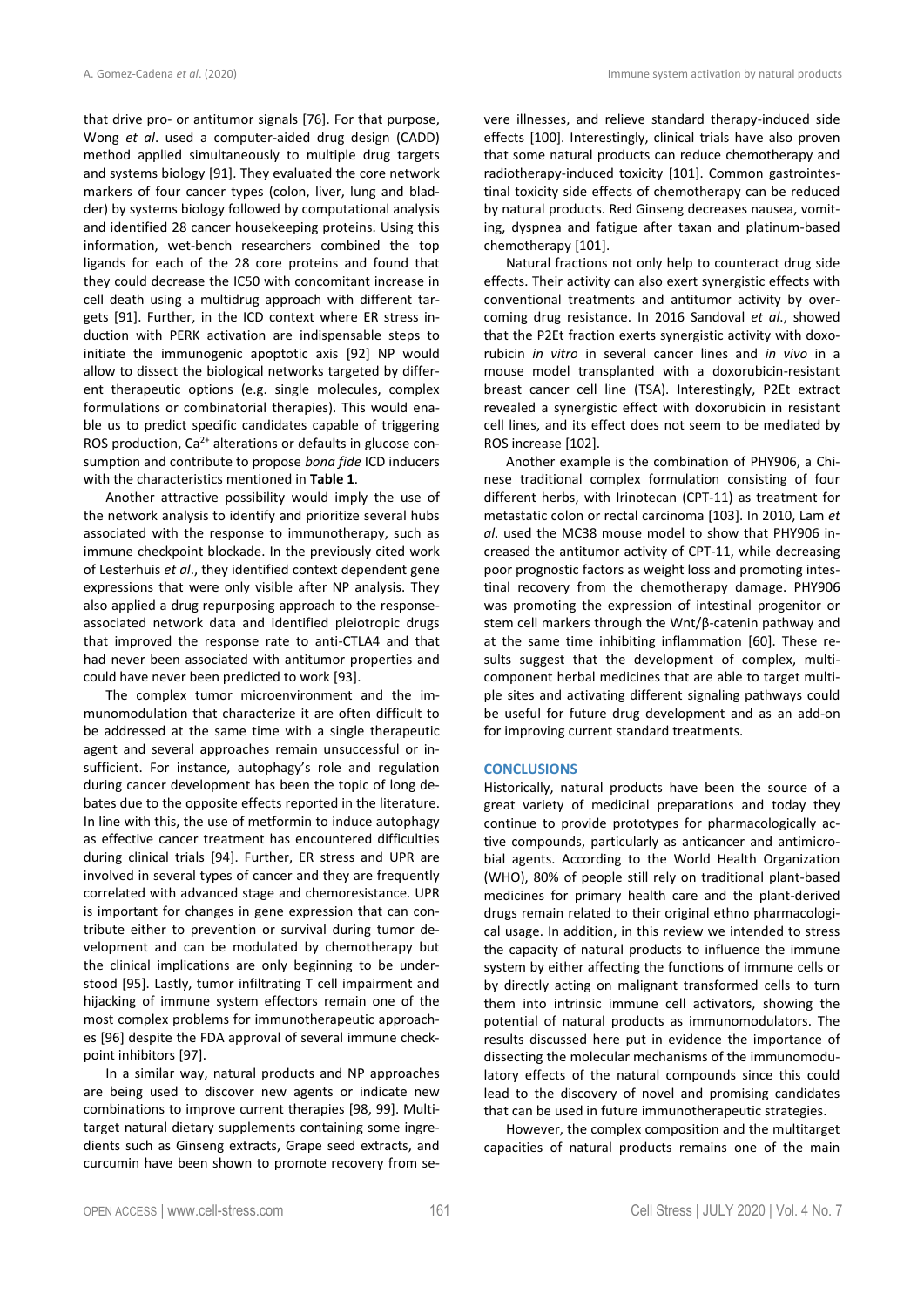concerns for the western medicine due to safety and quality control reasons. Nevertheless, NP approaches as the ones mentioned here could help to put in place standardization protocols of proved bioactive compounds or formulations to elucidate the molecular mechanisms of action and therefore facilitate their inclusion in clinical trials and their commercialization.

In order to promote and improve the quality of herbal medicines and to reduce the proportion of adverse events attributable to their poor quality, the WHO has also committed to the development of a series of technical guidelines related to quality assurance and control of herbal medicines [104]. Finally, the European framework has provided a powerful regulation model for the harmonization of scientific assessment and facilitation of product marketing [105].

### **ACKNOWLEDGMENTS**

This work was supported by founding from the Swiss Cancer League to Camilla Jandus (KFS-4402-02-2018) and from "Sistema General de Regalías" (BPIN: 2013000100196; contract number 1027-1-2015), "Programa Colombia

### **REFERENCES**

1. Wang YJ, Fletcher R, Yu J, Zhang L (**2018**). Immunogenic effects of chemotherapy-induced tumor cell death. **Genes Dis** 5(3): 194-203. doi: 10.1016/j.gendis.2018.05.003

2. Hopkins AL (**2008**). Network pharmacology: the next paradigm in drug discovery. **Nat Chem Biol** 4(11): 682-690. doi: 10.1038/nchembio.118

3. Gertsch J (**2011**). Botanical drugs, synergy, and network pharmacology: forth and back to intelligent mixtures. **Planta Med** 77(11): 1086-1098. doi: 10.1055/s-0030-1270904

4. Cragg GM, Newman DJ (**2013**). Natural products: a continuing source of novel drug leads. **Biochim Biophys Acta** 1830(6): 3670-3695. doi: 10.1016/j.bbagen.2013.02.008

5. Danciu Corina SC, Antal Diana,Alexandra Popescu, Roxana Ghiulai,Ioana Zinuca Pavel, Stefana Avram,Minda Daliana and Cristina Dehelean (**2017**). An Update On Natural Compounds and Their Modern Formulations for the Management of Malignant Melanoma. In: Badria FA, editor Natural Products and Cancer Drug Discovery. **IntechOpen**; pp 42. doi: 10.5772/67647

6. Bhatt A (**2016**). Phytopharmaceuticals: A new drug class regulated in India. **Perspect Clin Res** 7(2): 59-61. doi: 10.4103/2229- 3485.179435

7. Chinembiri TN, du Plessis LH, Gerber M, Hamman JH, du Plessis J (**2014**). Review of natural compounds for potential skin cancer 11679-11721. 10.3390/molecules190811679

8. Candeias SM, Gaipl US (**2016**). The Immune System in Cancer Prevention, Development and Therapy. **Anticancer Agents Med Chem** 16(1): 101-107. doi: 10.2174/1871520615666150824153523

9. Ribatti D (**2017**). The concept of immune surveillance against tumors. The first theories. **Oncotarget** 8(4): 7175-7180. doi: 10.18632/oncotarget.12739

10. Burnet FM (**1970**). The concept of immunological surveillance. **Prog Exp Tumor Res** 13: 1-27. doi: 10.1159/000386035

Científica-Ministerio de Ciencia y Tecnología- Pontificia Universidad Javeriana. Convocatoria Ecosistema Científico" (Contract No. FP44842-221-2018), and Pontificia Universidad Javeriana to Susana Fiorentino.

# **CONFLICT OF INTEREST**

None of the authors declares any conflict of interest.

### **COPYRIGHT**

© 2020 Gomez-Cadena *et al.* This is an open-access article released under the terms of the Creative Commons Attribution (CC BY) license, which allows the unrestricted use, distribution, and reproduction in any medium, provided the original author and source are acknowledged.

Please cite this article as: Alejandra Gomez-Cadena, Alfonso Barreto, Susana Fiorentino and Camilla Jandus (**2020**). Immune system activation by natural products and complex fractions: a network pharmacology approach in cancer treatment. **Cell Stress** 4(7): 154-166. doi: 10.15698/cst2020.07.224

11. Dunn GP, Bruce AT, Ikeda H, Old LJ, Schreiber RD (**2002**). Cancer immunoediting: from immunosurveillance to tumor escape. **Nat Immunol** 3(11): 991-998. doi: 10.1038/ni1102-991

12. Kaplan DH, Shankaran V, Dighe AS, Stockert E, Aguet M, Old LJ, Schreiber RD (**1998**). Demonstration of an interferon gammadependent tumor surveillance system in immunocompetent mice. **Proc Natl Acad Sci U S A** 95(13): 7556-7561. doi: 10.1073/pnas.95.13.7556

13. Shankaran V, Ikeda H, Bruce AT, White JM, Swanson PE, Old LJ, Schreiber RD (**2001**). IFNgamma and lymphocytes prevent primary tumour development and shape tumour immunogenicity. **Nature** 410(6832): 1107-1111. doi: 10.1038/35074122

14. Galluzzi L, Aaronson SA, Abrams J, Alnemri ES, Andrews DW, Baehrecke EH, Bazan NG, Blagosklonny MV, Blomgren K, Borner C, Bredesen DE, Brenner C, Castedo M, Cidlowski JA, Ciechanover A, Cohen GM, De Laurenzi V, De Maria R, Deshmukh M, Dynlacht BD, El-Deiry WS, Flavell RA, Fulda S, Garrido C, Golstein P, Gougeon ML, Green DR, Gronemeyer H, Hajnoczky G, Hardwick JM, et al. (**2009**). Guidelines for the use and interpretation of assays for monitoring cell death in higher eukaryotes. **Cell Death Differ** 16(8): 1093-1107. doi: 10.1038/cdd.2009.44

15. Ruggero D (**2009**). The role of Myc-induced protein synthesis in cancer. **Cancer Res** 69(23): 8839-8843. doi: 10.1158/0008-5472.CAN-09-1970

16. Green DR, Ferguson T, Zitvogel L, Kroemer G (**2009**). Immunogenic and tolerogenic cell death. **Nat Rev Immunol** 9(5): 353-363. doi: 10.1038/nri2545

17. Zitvogel L, Kepp O, Kroemer G (**2011**). Immune parameters affecting the efficacy of chemotherapeutic regimens. **Nat Rev Clin Oncol** 8(3): 151-160. doi: 10.1038/nrclinonc.2010.223

18. Tesniere A, Apetoh L, Ghiringhelli F, Joza N, Panaretakis T, Kepp O, Schlemmer F, Zitvogel L, Kroemer G (**2008**). Immunogenic cancer cell death: a key-lock paradigm. **Curr Opin Immunol** 20(5): 504-511. doi: 10.1016/j.coi.2008.05.007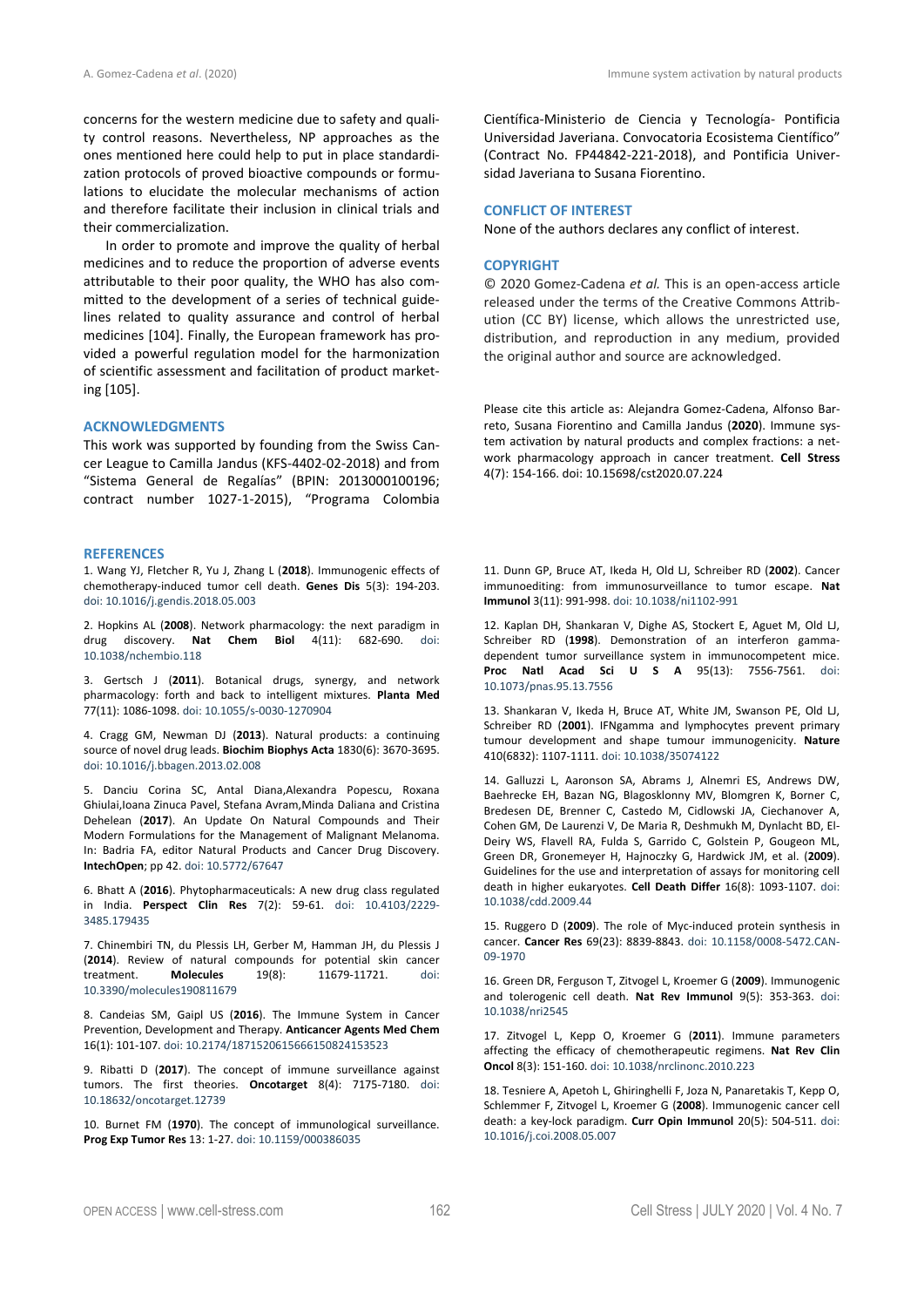19. Kroemer G, Galluzzi L, Kepp O, Zitvogel L (**2013**). Immunogenic cell death in cancer therapy. **Annu Rev Immunol** 31: 51-72. doi: 10.1146/annurev-immunol-032712-100008

20. Obeid M, Tesniere A, Ghiringhelli F, Fimia GM, Apetoh L, Perfettini JL, Castedo M, Mignot G, Panaretakis T, Casares N, Metivier D, Larochette N, van Endert P, Ciccosanti F, Piacentini M, Zitvogel L, Kroemer G (**2007**). Calreticulin exposure dictates the immunogenicity of cancer cell death. **Nat Med** 13(1): 54-61. doi: 10.1038/nm1523

21. Michaud M, Xie X, Bravo-San Pedro JM, Zitvogel L, White E, Kroemer G (**2014**). An autophagy-dependent anticancer immune response determines the efficacy of melanoma chemotherapy.<br> **Oncoimmunology** 3(7): e944047. doi: **Oncoimmunology** 3(7): e944047. doi: 10.4161/21624011.2014.944047

22. Ghiringhelli F, Apetoh L, Tesniere A, Aymeric L, Ma Y, Ortiz C, Vermaelen K, Panaretakis T, Mignot G, Ullrich E, Perfettini JL, Schlemmer F, Tasdemir E, Uhl M, Genin P, Civas A, Ryffel B, Kanellopoulos J, Tschopp J, Andre F, Lidereau R, McLaughlin NM, Haynes NM, Smyth MJ, Kroemer G, Zitvogel L (**2009**). Activation of the NLRP3 inflammasome in dendritic cells induces IL-1beta-dependent adaptive immunity against tumors. **Nat Med** 15(10): 1170-1178. doi: 10.1038/nm.2028

23. Garg AD, Krysko DV, Verfaillie T, Kaczmarek A, Ferreira GB, Marysael T, Rubio N, Firczuk M, Mathieu C, Roebroek AJ, Annaert W, Golab J, de Witte P, Vandenabeele P, Agostinis P (**2012**). A novel pathway combining calreticulin exposure and ATP secretion in immunogenic cancer cell death. **EMBO J** 31(5): 1062-1079. doi: 10.1038/emboj.2011.497

24. Apetoh L, Ghiringhelli F, Tesniere A, Obeid M, Ortiz C, Criollo A, Mignot G, Maiuri MC, Ullrich E, Saulnier P, Yang H, Amigorena S, Ryffel B, Barrat FJ, Saftig P, Levi F, Lidereau R, Nogues C, Mira JP, Chompret A, Joulin V, Clavel-Chapelon F, Bourhis J, Andre F, Delaloge S, Tursz T, Kroemer G, Zitvogel L (**2007**). Toll-like receptor 4-dependent contribution of the immune system to anticancer chemotherapy and radiotherapy. **Nat Med** 13(9): 1050-1059. doi: 10.1038/nm1622

25. Shiratsuchi A, Watanabe I, Takeuchi O, Akira S, Nakanishi Y (**2004**). Inhibitory effect of Toll-like receptor 4 on fusion between phagosomes and endosomes/lysosomes in macrophages. **J Immunol** 172(4): 2039- 2047. doi: 10.4049/jimmunol.172.4.2039

26. Tesniere A, Panaretakis T, Kepp O, Apetoh L, Ghiringhelli F, Zitvogel L, Kroemer G (**2008**). Molecular characteristics of immunogenic cancer cell death. **Cell Death Differ** 15(1): 3-12. doi: 10.1038/sj.cdd.4402269

27. Chaput N, De Botton S, Obeid M, Apetoh L, Ghiringhelli F, Panaretakis T, Flament C, Zitvogel L, Kroemer G (**2007**). Molecular determinants of immunogenic cell death: surface exposure of calreticulin makes the difference. **J Mol Med** 85(10): 1069-1076. doi: 10.1007/s00109-007-0214-1

28. Obeid M, Tesniere A, Panaretakis T, Tufi R, Joza N, van Endert P, Ghiringhelli F, Apetoh L, Chaput N, Flament C, Ullrich E, de Botton S, Zitvogel L, Kroemer G (**2007**). Ecto-calreticulin in immunogenic chemotherapy. **Immunol Rev** 220: 22-34. doi: 10.1111/j.1600- 065X.2007.00567.x

29. Bezu L, Sauvat A, Humeau J, Leduc M, Kepp O, Kroemer G (**2018**). eIF2alpha phosphorylation: A hallmark of immunogenic cell death.<br> **Oncoimmunology** 7(6): e1431089. doi: **Oncoimmunology** 7(6): e1431089. doi: 10.1080/2162402X.2018.1431089

30. Nikesitch N, Lee JM, Ling S, Roberts TL (**2018**). Endoplasmic reticulum stress in the development of multiple myeloma and drug resistance. **Clin Transl Immunology** 7(1): e1007. doi: 10.1002/cti2.1007

31. Corazzari M, Gagliardi M, Fimia GM, Piacentini M (**2017**). Endoplasmic Reticulum Stress, Unfolded Protein Response, and Cancer Cell Fate. **Front Oncol** 7: 78. doi: 10.3389/fonc.2017.00078

32. Madden E, Logue SE, Healy SJ, Manie S, Samali A (**2019**). The role of the unfolded protein response in cancer progression: From oncogenesis to chemoresistance. **Biol Cell** 111(1): 1-17. doi: 10.1111/boc.201800050

33. Staniforth V, Wang SY, Shyur LF, Yang NS (**2004**). Shikonins, phytocompounds from Lithospermum erythrorhizon, inhibit the transcriptional activation of human tumor necrosis factor alpha promoter in vivo. **J Biol Chem** 279(7): 5877-5885. doi: 10.1074/jbc.M309185200

34. Su PF, Staniforth V, Li CJ, Wang CY, Chiao MT, Wang SY, Shyur LF, Yang NS (**2008**). Immunomodulatory effects of phytocompounds characterized by in vivo transgenic human GM-CSF promoter activity in skin tissues. **J Biomed Sci** 15(6): 813-822. doi: 10.1007/s11373-008- 9266-7

35. Chiu SC, Yang NS (**2007**). Inhibition of tumor necrosis factor-alpha through selective blockade of Pre-mRNA splicing by shikonin. **Mol Pharmacol** 71(6): 1640-1645. doi: 10.1124/mol.106.032821

36. Chen HM, Wang PH, Chen SS, Wen CC, Chen YH, Yang WC, Yang NS (**2012**). Shikonin induces immunogenic cell death in tumor cells and enhances dendritic cell-based cancer vaccine. **Cancer Immunol Immunother** 61(11): 1989-2002. doi: 10.1007/s00262-012-1258-9

37. Yin SY, Efferth T, Jian FY, Chen YH, Liu CI, Wang AH, Chen YR, Hsiao PW, Yang NS (**2016**). Immunogenicity of mammary tumor cells can be induced by shikonin via direct binding-interference with hnRNPA1. **Oncotarget** 7(28): 43629-43653. doi: 10.18632/oncotarget.9660

38. Garg AD, Vandenberk L, Koks C, Verschuere T, Boon L, Van Gool SW, Agostinis P (**2016**). Dendritic cell vaccines based on immunogenic cell death elicit danger signals and T cell-driven rejection of high-grade<br>glioma. Sci Transl Med 8(328): 328ra327. doi: glioma. **Sci Transl Med** 8(328): 328ra327. doi: 10.1126/scitranslmed.aae0105

39. Krysko DV, Garg AD, Kaczmarek A, Krysko O, Agostinis P, Vandenabeele P (**2012**). Immunogenic cell death and DAMPs in cancer therapy. **Nat Rev Cancer** 12(12): 860-875. doi: 10.1038/nrc3380

40. Turrini E, Catanzaro E, Muraro MG, Governa V, Trella E, Mele V, Calcabrini C, Morroni F, Sita G, Hrelia P, Tacchini M, Fimognari C (**2018**). Hemidesmus indicus induces immunogenic death in human colorectal cancer cells. **Oncotarget** 9(36): 24443-24456. doi: 10.18632/oncotarget.25325

41. Castaneda DM, Pombo LM, Uruena CP, Hernandez JF, Fiorentino S (**2012**). A gallotannin-rich fraction from Caesalpinia spinosa (Molina) Kuntze displays cytotoxic activity and raises sensitivity to doxorubicin in a leukemia cell line. **BMC Complement Altern Med** 12: 38. doi: 10.1186/1472-6882-12-38

42. Uruena C, Gomez A, Sandoval T, Hernandez J, Li S, Barreto A, Fiorentino S (**2015**). Multifunctional T Lymphocytes Generated After Therapy With an Antitumor Gallotanin-Rich Normalized Fraction Are Related to Primary Tumor Size Reduction in a Breast Cancer Model. **Integr Cancer Ther** 14(5): 468-483. doi: 10.1177/1534735415596425

43. Gomez-Cadena A, Uruena C, Prieto K, Martinez-Usatorre A, Donda A, Barreto A, Romero P, Fiorentino S (**2016**). Immune-systemdependent anti-tumor activity of a plant-derived polyphenol rich fraction in a melanoma mouse model. **Cell Death Dis** 7(6): e2243. doi: 10.1038/cddis.2016.134

44. Prieto K, Cao Y, Mohamed E, Trillo-Tinoco J, Sierra RA, Uruena C, Sandoval TA, Fiorentino S, Rodriguez PC, Barreto A (**2019**). Polyphenol-rich extract induces apoptosis with immunogenic markers in melanoma cells through the ER stress-associated kinase PERK. **Cell Death Discov** 5: 134. doi: 10.1038/s41420-019-0214-2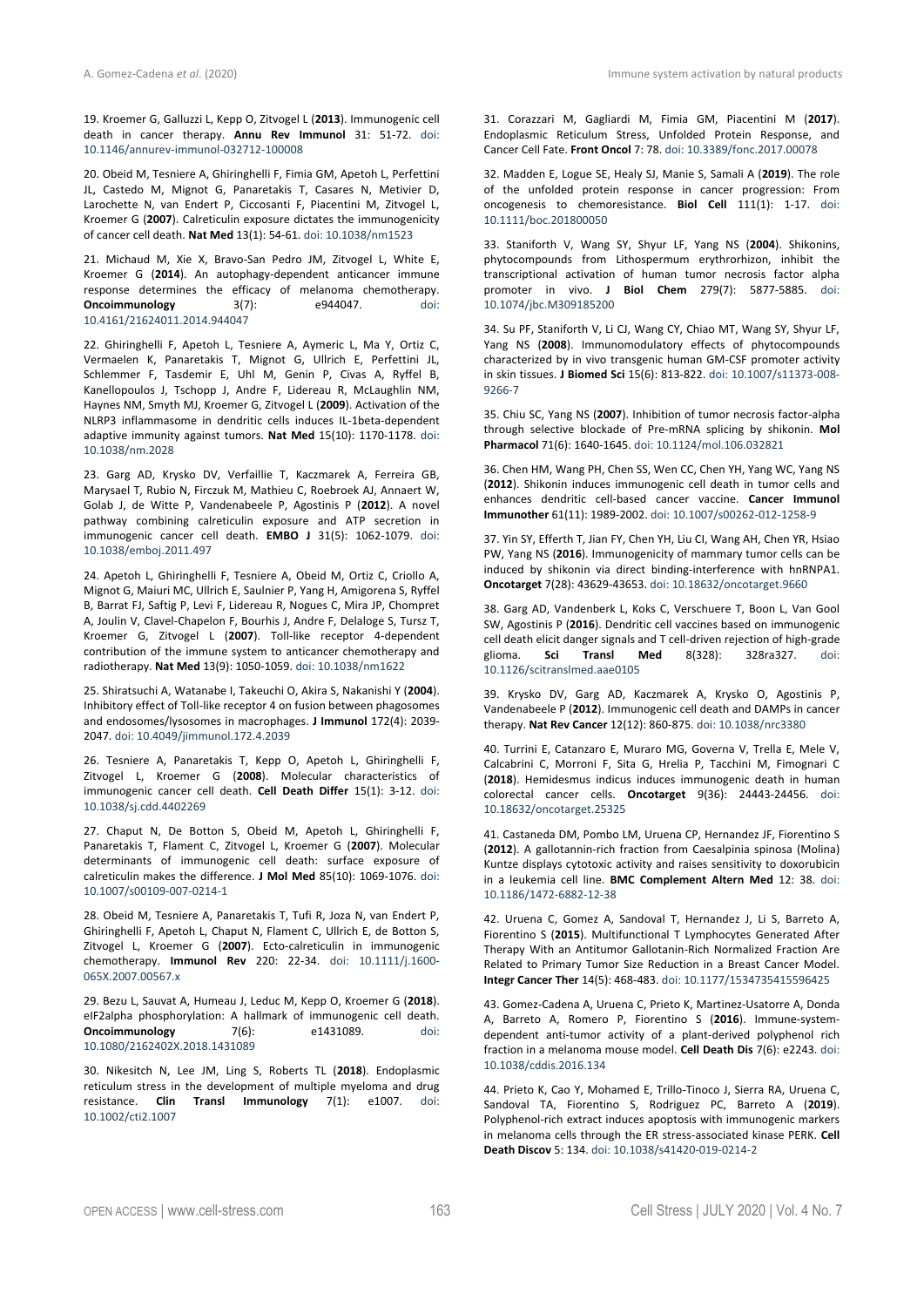45. Ren Y, Wei M, Still PC, Yuan S, Deng Y, Chen X, Himmeldirk K, Kinghorn AD, Yu J (**2012**). Synthesis and Antitumor Activity of Ellagic Acid Peracetate. **ACS Med Chem Lett** 3(8): 631-636. doi: 10.1021/ml300065z

46. Li X, Dong W, Nalin AP, Wang Y, Pan P, Xu B, Zhang Y, Tun S, Zhang J, Wang LS, He X, Caligiuri MA, Yu J (**2018**). The natural product chitosan enhances the anti-tumor activity of natural killer cells by activating dendritic cells. **Oncoimmunology** 7(6): e1431085. doi: 10.1080/2162402X.2018.1431085

47. Deng Y, Chu J, Ren Y, Fan Z, Ji X, Mundy-Bosse B, Yuan S, Hughes T, Zhang J, Cheema B, Camardo AT, Xia Y, Wu LC, Wang LS, He X, Kinghorn AD, Li X, Caligiuri MA, Yu J (**2014**). The natural product phyllanthusmin C enhances IFN-gamma production by human NK cells through upregulation of TLR-mediated NF-kappaB signaling. **J Immunol** 193(6): 2994-3002. doi: 10.4049/jimmunol.1302600

48. Kunnumakkara AB, Anand P, Aggarwal BB (**2008**). Curcumin inhibits proliferation, invasion, angiogenesis and metastasis of different cancers through interaction with multiple cell signaling proteins. **Cancer Lett** 269(2): 199-225. doi: 10.1016/j.canlet.2008.03.009

49. Chang YF, Chuang HY, Hsu CH, Liu RS, Gambhir SS, Hwang JJ (**2012**). Immunomodulation of curcumin on adoptive therapy with T cell functional imaging in mice. **Cancer Prev Res (Phila)** 5(3): 444-452. doi: 10.1158/1940-6207.CAPR-11-0308

50. Dai Y, Kato M, Takeda K, Kawamoto Y, Akhand AA, Hossain K, Suzuki H, Nakashima I (**2001**). T-cell-immunity-based inhibitory effects of orally administered herbal medicine juzen-taiho-to on the growth of primarily developed melanocytic tumors in RET-transgenic mice. **J Invest Dermatol** 117(3): 694-701. doi: 10.1046/j.0022- 202x.2001.01457.x

51. Foster K, Younger N, Aiken W, Brady-West D, Delgoda R (**2017**). Reliance on medicinal plant therapy among cancer patients in Jamaica. **Cancer Causes Control** 28(11): 1349-1356. doi: 10.1007/s10552-017-0924-9

52. Hernandez JF, Uruena CP, Cifuentes MC, Sandoval TA, Pombo LM, Castaneda D, Asea A, Fiorentino S (**2014**). A Petiveria alliacea standardized fraction induces breast adenocarcinoma cell death by modulating glycolytic metabolism. **J Ethnopharmacol** 153(3): 641-649. doi: 10.1016/j.jep.2014.03.013

53. John F.Hernández CPU, Tito A.Sandoval, Maria C.Cifuentes, Laura Formentini, Jose M.Cuezva, SusanaFiorentino (**2017**). A cytotoxic Petiveria alliacea dry extract induces ATP depletion and decreases β-F1-ATPase expression in breast cancer cells and promotes survival in tumor-bearing mice. **Revista Brasileira de Farmacognosia** 27(3): 306- 314. doi: 10.1016/j.bjp.2016.09.008

54. Junio HA, Sy-Cordero AA, Ettefagh KA, Burns JT, Micko KT, Graf TN, Richter SJ, Cannon RE, Oberlies NH, Cech NB (**2011**). Synergy-directed fractionation of botanical medicines: a case study with goldenseal (Hydrastis canadensis). **J Nat Prod** 74(7): 1621-1629. doi: 10.1021/np200336g

55. Ettefagh KA, Burns JT, Junio HA, Kaatz GW, Cech NB (**2011**). Goldenseal (Hydrastis canadensis L.) extracts synergistically enhance the antibacterial activity of berberine via efflux pump inhibition. **Planta Med** 77(8): 835-840. doi: 10.1055/s-0030-1250606

56. Lovelace ES, Polyak SJ (**2015**). Natural Products as Tools for Defining How Cellular Metabolism Influences Cellular Immune and Inflammatory Function during Chronic Infection. **Viruses** 7(12): 6218- 6232. doi: 10.3390/v7122933

57. Bolognesi ML, Budriesi R, Chiarini A, Poggesi E, Leonardi A, Melchiorre C (**1998**). Design, synthesis, and biological activity of prazosin-related antagonists. Role of the piperazine and furan units of prazosin on the selectivity for alpha1-adrenoreceptor subtypes. **J Med Chem** 41(24): 4844-4853. doi: 10.1021/jm9810654

58. Melchiorre C, Andrisano V, Bolognesi ML, Budriesi R, Cavalli A, Cavrini V, Rosini M, Tumiatti V, Recanatini M (**1998**). Acetylcholinesterase noncovalent inhibitors based on a polyamine backbone for potential use against Alzheimer's disease. **J Med Chem** 41(22): 4186-4189. doi: 10.1021/jm9810452

59. Bolognesi ML, Cavalli A (**2016**). Multitarget Drug Discovery and Polypharmacology. **ChemMedChem** 11(12): 1190-1192. doi: 10.1002/cmdc.201600161

60. Wing Lam SB, Fulan Guan, Zaoli Jiang, Wei Zhang, Elizabeth A. Gullen, Shwu-Huey Liu and Yung-Chi Cheng (**2010**). The Four-Herb Chinese Medicine PHY906 Reduces Chemotherapy-Induced Gastrointestinal Toxicity **Science Translational Medicine** 2(45): 45ra59. doi: 10.1126/scitranslmed.3001270

61. Gatti A, Sabato E, Di Paolo AR, Mammucari M, Sabato AF (**2010**). Oxycodone/paracetamol: a low-dose synergic combination useful in different types of pain. **Clin Drug Investig** 30 (Suppl 2): 3-14. doi: 10.2165/1158414-S0-000000000-00000

62. Chung J, DiGiusto DL, Rossi JJ (**2013**). Combinatorial RNA-based gene therapy for the treatment of HIV/AIDS. **Expert Opin Biol Ther** 13(3): 437-445. doi: 10.1517/14712598.2013.761968

63. Pirrone V, Thakkar N, Jacobson JM, Wigdahl B, Krebs FC (**2011**). Combinatorial approaches to the prevention and treatment of HIV-1 infection. **Antimicrob Agents Chemother** 55(5): 1831-1842. doi: 10.1128/AAC.00976-10

64. Nanayakkara AK, Follit CA, Chen G, Williams NS, Vogel PD, Wise JG (**2018**). Targeted inhibitors of P-glycoprotein increase chemotherapeutic-induced mortality of multidrug resistant tumor cells. **Sci Rep** 8(1): 967. doi: 10.1038/s41598-018-19325-x

65. Mukhtar H, Ahmad N (**2000**). Tea polyphenols: prevention of cancer and optimizing health. **Am J Clin Nutr** 71(6 Suppl): 1698S-1702S; discussion 1703S-1694S. doi: 10.1093/ajcn/71.6.1698S

66. Shimizu M, Deguchi A, Lim JT, Moriwaki H, Kopelovich L, Weinstein IB (**2005**). (-)-Epigallocatechin gallate and polyphenon E inhibit growth and activation of the epidermal growth factor receptor and human epidermal growth factor receptor-2 signaling pathways in human colon cancer cells. **Clin Cancer Res** 11(7): 2735-2746. doi: 10.1158/1078-0432.CCR-04-2014

67. Lambert JD, Hong J, Yang GY, Liao J, Yang CS (**2005**). Inhibition of carcinogenesis by polyphenols: evidence from laboratory investigations. **Am J Clin Nutr** 81(1 Suppl): 284S-291S. doi: 10.1093/ajcn/81.1.284S

68. Nam S, Smith DM, Dou QP (**2001**). Ester bond-containing tea polyphenols potently inhibit proteasome activity in vitro and in vivo. **J Biol Chem** 276(16): 13322-13330. doi: 10.1074/jbc.M004209200

69. Adhami VM, Siddiqui IA, Ahmad N, Gupta S, Mukhtar H (**2004**). Oral consumption of green tea polyphenols inhibits insulin-like growth factor-I-induced signaling in an autochthonous mouse model of prostate cancer. **Cancer Res** 64(23): 8715-8722. doi: 10.1158/0008- 5472.CAN-04-2840

70. Moreira R, Pereira DM, Valentao P, Andrade PB (**2018**). Pyrrolizidine Alkaloids: Chemistry, Pharmacology, Toxicology and Food Safety. **Int J Mol Sci** 19(6): E1668. doi: 10.3390/ijms19061668

71. Nortier JL, Martinez MC, Schmeiser HH, Arlt VM, Bieler CA, Petein M, Depierreux MF, De Pauw L, Abramowicz D, Vereerstraeten P, Vanherweghem JL (**2000**). Urothelial carcinoma associated with the use of a Chinese herb (Aristolochia fangchi). **N Engl J Med** 342(23): 1686-1692. doi: 10.1056/NEJM200006083422301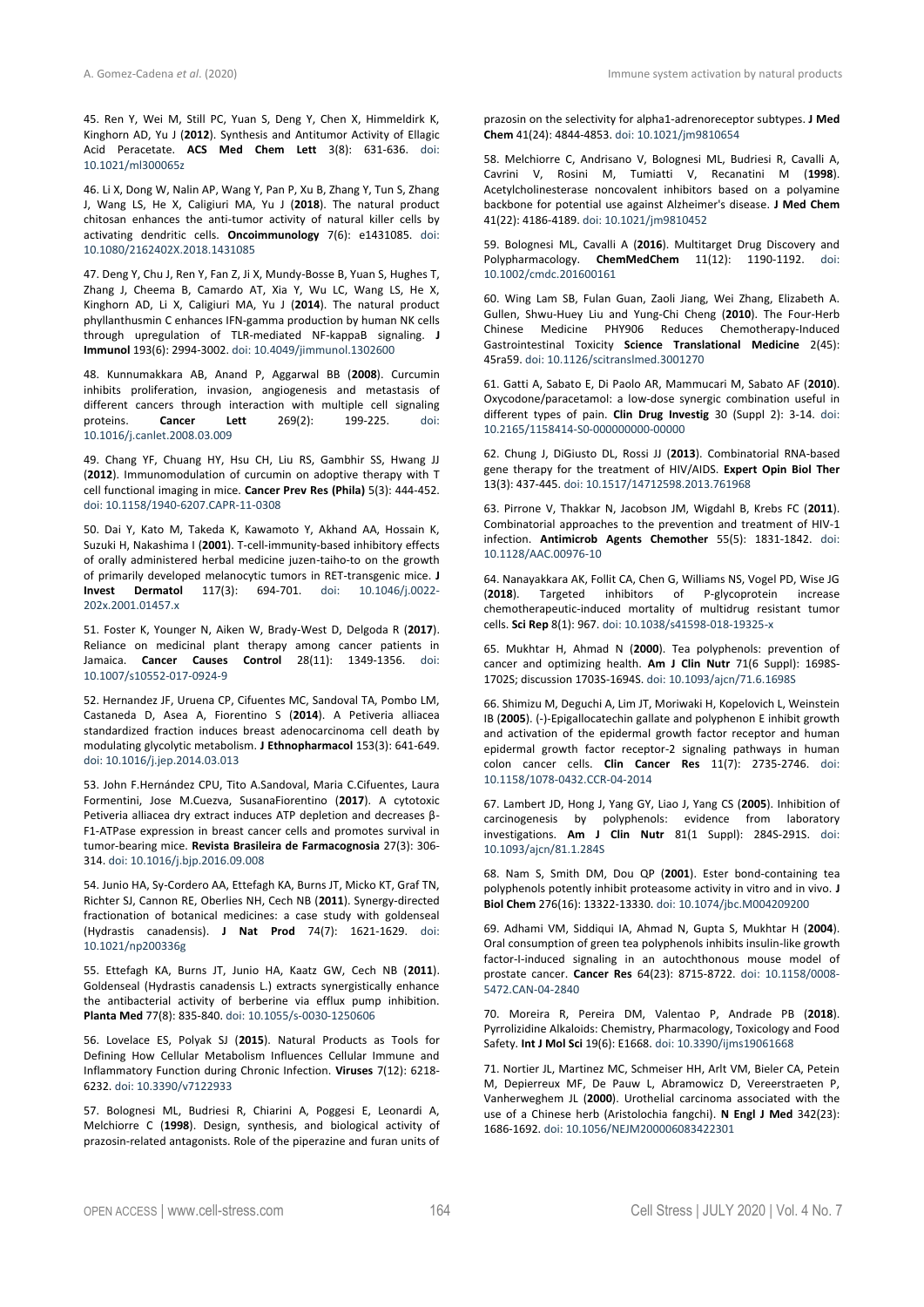72. Ekor M (**2014**). The growing use of herbal medicines: issues relating to adverse reactions and challenges in monitoring safety. **Front Pharmacol** 4: 177. doi: 10.3389/fphar.2013.00177

73. Lasso P, Gomez-Cadena A, Uruena C, Donda A, Martinez-Usatorre A, Barreto A, Romero P, Fiorentino S (**2018**). Prophylactic vs. Therapeutic Treatment With P2Et Polyphenol-Rich Extract Has Opposite Effects on Tumor Growth. **Front Oncol** 8: 356. doi: 10.3389/fonc.2018.00356

74. Barabasi AL, Gulbahce N, Loscalzo J (**2011**). Network medicine: a network-based approach to human disease. **Nat Rev Genet** 12(1): 56- 68. doi: 10.1038/nrg2918

75. Mencher SK, Wang LG (**2005**). Promiscuous drugs compared to selective drugs (promiscuity can be a virtue). **BMC Clin Pharmacol** 5: 3. doi: 10.1186/1472-6904-5-3

76. Poornima P, Kumar JD, Zhao Q, Blunder M, Efferth T (**2016**). Network pharmacology of cancer: From understanding of complex interactomes to the design of multi-target specific therapeutics from nature. **Pharmacol Res** 111: 290-302. doi: 10.1016/j.phrs.2016.06.018

77. Fan X, Zhao X, Jin Y, Shen X, Liu C (**2011**). Network toxicology and its application to traditional Chinese medicine. **Zhongguo Zhong Yao Za Zhi** 36(21): 2920-2922. PMID: 22308674

78. Lee AY, Park W, Kang TW, Cha MH, Chun JM (**2018**). Network pharmacology-based prediction of active compounds and molecular targets in Yijin-Tang acting on hyperlipidaemia and atherosclerosis. **J Ethnopharmacol** 221: 151-159. doi: 10.1016/j.jep.2018.04.027

79. Zhang S, Shan L, Li Q, Wang X, Li S, Zhang Y, Fu J, Liu X, Li H, Zhang W (**2014**). Systematic Analysis of the Multiple Bioactivities of Green Tea through a Network Pharmacology Approach. **Evid Based Complement Alternat Med** 2014: 512081. doi: 10.1155/2014/512081

80. Gao L, Wang XD, Niu YY, Duan DD, Yang X, Hao J, Zhu CH, Chen D, Wang KX, Qin XM, Wu XZ (**2016**). Molecular targets of Chinese herbs: a clinical study of hepatoma based on network pharmacology. **Sci Rep** 6: 24944. doi: 10.1038/srep24944

81. Ramsay RR, Popovic-Nikolic MR, Nikolic K, Uliassi E, Bolognesi ML (**2018**). A perspective on multi-target drug discovery and design for complex diseases. **Clin Transl Med** 7(1): 3. doi: 10.1186/s40169-017- 0181-2

82. Yildirim MA, Goh KI, Cusick ME, Barabasi AL, Vidal M (**2007**). Drugtarget network. **Nat Biotechnol** 25(10): 1119-1126. doi: 10.1038/nbt1338

83. Cavalli A, Bolognesi ML, Minarini A, Rosini M, Tumiatti V, Recanatini M, Melchiorre C (**2008**). Multi-target-directed ligands to combat neurodegenerative diseases. **J Med Chem** 51(3): 347-372. doi: 10.1021/jm7009364

84. Liu Z, Du J, Yan X, Zhong J, Cui L, Lin J, Zeng L, Ding P, Chen P, Zhou X, Zhou H, Gu Q, Xu J (**2018**). TCMAnalyzer: A Chemo- and Bioinformatics Web Service for Analyzing Traditional Chinese Medicine. **J Chem Inf Model** 58(3): 550-555. doi: 10.1021/acs.jcim.7b00549

85. Zhang R, Zhu X, Bai H, Ning K (**2019**). Network Pharmacology Databases for Traditional Chinese Medicine: Review and Assessment. **Front Pharmacol** 10: 123. doi: 10.3389/fphar.2019.00123

86. Li S, Zhang B, Jiang D, Wei Y, Zhang N (**2010**). Herb network construction and co-module analysis for uncovering the combination rule of traditional Chinese herbal formulae. **BMC Bioinformatics** 11 (Suppl 11): S6. doi: 10.1186/1471-2105-11-S11-S6

87. Davis AP, Murphy CG, Johnson R, Lay JM, Lennon-Hopkins K, Saraceni-Richards C, Sciaky D, King BL, Rosenstein MC, Wiegers TC, Mattingly CJ (**2013**). The Comparative Toxicogenomics Database:

update 2013. **Nucleic Acids Res** 41: D1104-1114. doi: 10.1093/nar/gks994

88. Wexler P (**2001**). TOXNET: an evolving web resource for toxicology and environmental health information. **Toxicology** 157(1-2): 3-10. doi: 10.1016/s0300-483x(00)00337-1

89. Pache RA, Ceol A, Aloy P (**2012**). NetAligner--a network alignment server to compare complexes, pathways and whole interactomes. **Nucleic Acids Res** 40: W157-161. doi: 10.1093/nar/gks446

90. Anighoro A, Bajorath J, Rastelli G (**2014**). Polypharmacology: challenges and opportunities in drug discovery. **J Med Chem** 57(19): 7874-7887. doi: 10.1021/jm5006463

91. Wong YH, Lin CL, Chen TS, Chen CA, Jiang PS, Lai YH, Chu L, Li CW, Chen JJ, Chen BS (**2015**). Multiple target drug cocktail design for attacking the core network markers of four cancers using ligand-based and structure-based virtual screening methods. **BMC Med Genomics** 8 (Suppl 4): S4. doi: 10.1186/1755-8794-8-S4-S4

92. Kepp O, Menger L, Vacchelli E, Locher C, Adjemian S, Yamazaki T, Martins I, Sukkurwala AQ, Michaud M, Senovilla L, Galluzzi L, Kroemer G, Zitvogel L (**2013**). Crosstalk between ER stress and immunogenic cell death. **Cytokine Growth Factor Rev** 24(4): 311-318. doi: 10.1016/j.cytogfr.2013.05.001

93. Lesterhuis WJ, Rinaldi C, Jones A, Rozali EN, Dick IM, Khong A, Boon L, Robinson BW, Nowak AK, Bosco A, Lake RA (**2015**). Network analysis of immunotherapy-induced regressing tumours identifies novel synergistic drug combinations. **Sci Rep** 5: 12298. doi: 10.1038/srep12298

94. Zi F, Zi H, Li Y, He J, Shi Q, Cai Z (**2018**). Metformin and cancer: An existing drug for cancer prevention and therapy. **Oncol Lett** 15(1): 683-690. doi: 10.3892/ol.2017.7412

95. Cubillos-Ruiz JR, Bettigole SE, Glimcher LH (**2017**). Tumorigenic and Immunosuppressive Effects of Endoplasmic Reticulum Stress in Cancer. **Cell** 168(4): 692-706. doi: 10.1016/j.cell.2016.12.004

96. Thommen DS, Schumacher TN (**2018**). T Cell Dysfunction in Cancer. **Cancer Cell** 33(4): 547-562. doi: 10.1016/j.ccell.2018.03.012

97. Liu D, Jenkins RW, Sullivan RJ (**2019**). Mechanisms of Resistance to Immune Checkpoint Blockade. **Am J Clin Dermatol** 20(1): 41-54. doi: 10.1007/s40257-018-0389-y

98. Zhang S, Wang Y (**2019**). Network Pharmacology Approach Reveals the Potential Immune Function Activation and Tumor Cell Apoptosis Promotion of Xia Qi Decoction in Lung Cancer. **Med Sci** 8(1): E1. doi: 10.3390/medsci8010001

99. Mao Y, Hao J, Jin ZQ, Niu YY, Yang X, Liu D, Cao R, Wu XZ (**2017**). Network pharmacology-based and clinically relevant prediction of the active ingredients and potential targets of Chinese herbs in metastatic breast cancer patients. **Oncotarget** 8(16): 27007-27021. doi: 10.18632/oncotarget.15351

100. Zhang QY, Wang FX, Jia KK, Kong LD (**2018**). Natural Product Interventions for Chemotherapy and Radiotherapy-Induced Side Effects. **Front Pharmacol** 9: 1253. doi: 10.3389/fphar.2018.01253

101. Kim HS, Kim MK, Lee M, Kwon BS, Suh DH, Song YS (**2017**). Effect of Red Ginseng on Genotoxicity and Health-Related Quality of Life after Adjuvant Chemotherapy in Patients with Epithelial Ovarian Cancer: A Randomized, Double Blind, Placebo-Controlled Trial. **Nutrients** 9(7): E772. doi: 10.3390/nu9070772

102. Sandoval TA, Uruena CP, Llano M, Gomez-Cadena A, Hernandez JF, Sequeda LG, Loaiza AE, Barreto A, Li S, Fiorentino S (**2016**). Standardized Extract from Caesalpinia spinosa is Cytotoxic Over Cancer Stem Cells and Enhance Anticancer Activity of Doxorubicin. **Am J Chin Med** 44(8): 1693-1717. doi: 10.1142/S0192415X16500956